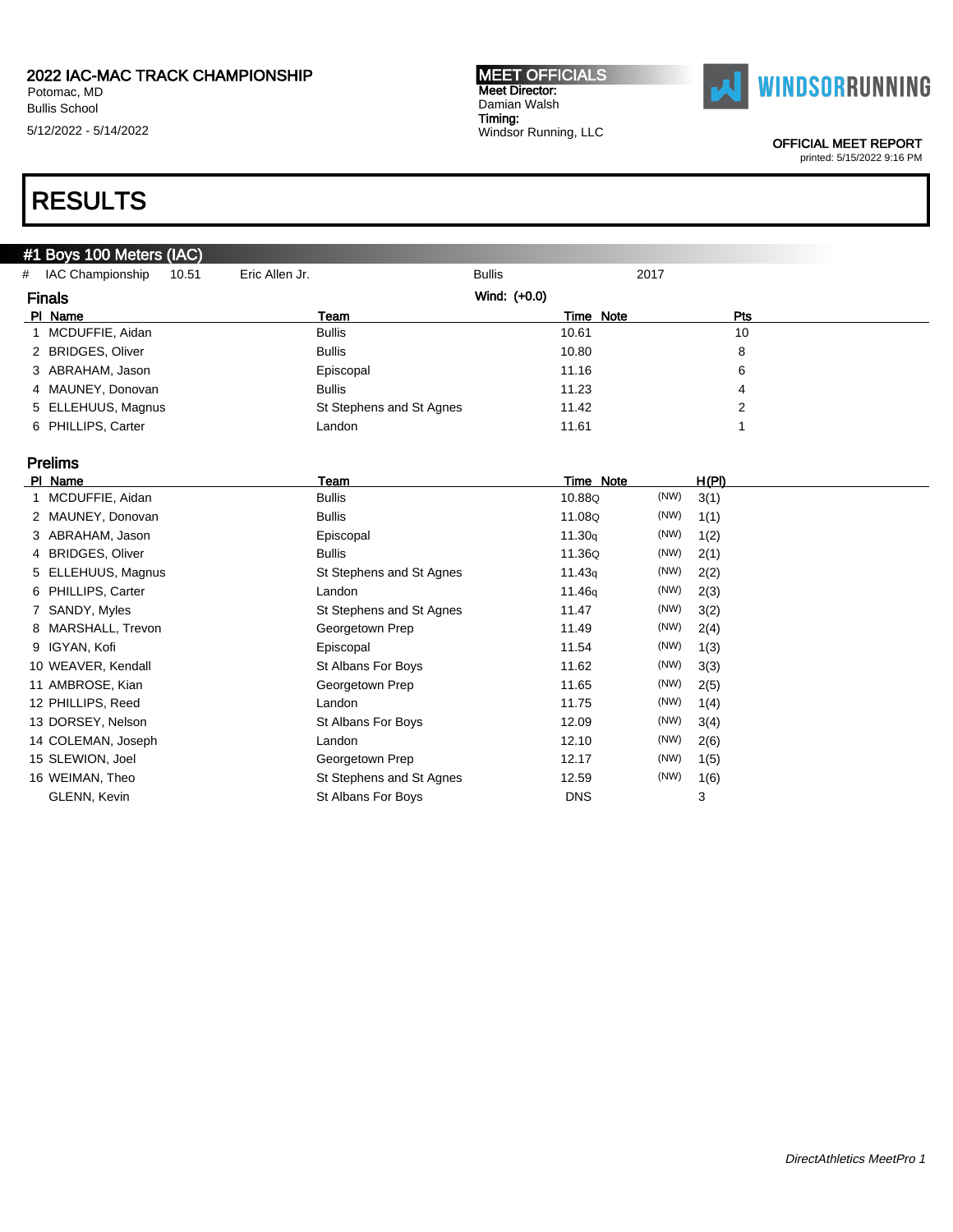Potomac, MD Bullis School

5/12/2022 - 5/14/2022

#### MEET OFFICIALS Meet Director: Damian Walsh Timing: Windsor Running, LLC



OFFICIAL MEET REPORT

printed: 5/15/2022 9:16 PM

# RESULTS

### #3 Boys 200 Meters (IAC)

| # IAC Championship<br>21.71 | Eric Allen Jr.           | <b>Bullis</b> | 2017       |  |
|-----------------------------|--------------------------|---------------|------------|--|
| <b>Finals</b>               |                          | Wind: (+0.0)  |            |  |
| PI Name                     | Team                     | Time Note     | <b>Pts</b> |  |
| 1 MCDUFFIE, Aidan           | <b>Bullis</b>            | 21.17         | 10         |  |
| 2 BRIDGES, Oliver           | <b>Bullis</b>            | 21.88         | 8          |  |
| 3 MAUNEY, Donovan           | <b>Bullis</b>            | 22.57         | 6          |  |
| 4 ANDERSON, Derrick         | Episcopal                | 22.70         | 4          |  |
| 5 ELLEHUUS, Magnus          | St Stephens and St Agnes | 22.85         |            |  |
| 6 MARSHALL, Trevon          | Georgetown Prep          | 23.11         |            |  |

### Prelims

| PI Name             | Team                     | Time Note          |      | H(PI)          |
|---------------------|--------------------------|--------------------|------|----------------|
| 1 MCDUFFIE, Aidan   | <b>Bullis</b>            | 22.16Q             | (NW) | 3(1)           |
| 2 MAUNEY, Donovan   | <b>Bullis</b>            | 22.58Q             | (NW) | 1(1)           |
| 3 BRIDGES, Oliver   | <b>Bullis</b>            | 22.64Q             | (NW) | 2(1)           |
| 4 ANDERSON, Derrick | Episcopal                | 22.66q             | (NW) | 2(2)           |
| 5 ELLEHUUS, Magnus  | St Stephens and St Agnes | 22.99q             | (NW) | 1(2)           |
| 6 MARSHALL, Trevon  | Georgetown Prep          | 23.17 <sub>q</sub> | (NW) | 3(2)           |
| 7 PHILLIPS, Carter  | Landon                   | 23.40              | (NW) | 3(3)           |
| 8 ABRAHAM, Jason    | Episcopal                | 23.53              | (NW) | 2(3)           |
| 9 NKRUMAH, Micah    | St Albans For Boys       | 24.28              | (NW) | 2(4)           |
| 10 KNOX, Jackson    | Landon                   | 24.42              | (NW) | 3(4)           |
| 11 PALAZZO, Nick    | Georgetown Prep          | 24.47              | (NW) | 1(3)           |
| 12 WALDMAN, Lucas   | St Albans For Boys       | 24.96              | (NW) | 3(5)           |
| 13 SOLOMON, Yoni    | St Albans For Boys       | 25.19              | (NW) | 1(4)           |
| 14 SLEWION, Joel    | Georgetown Prep          | 25.37              | (NW) | 2(5)           |
| 15 MORE, Turner     | St Stephens and St Agnes | 27.20              | (NW) | 1(5)           |
| SANDY, Myles        | St Stephens and St Agnes | <b>DNS</b>         |      |                |
| COLEMAN, Joseph     | Landon                   | <b>DNS</b>         |      | $\overline{2}$ |
|                     |                          |                    |      |                |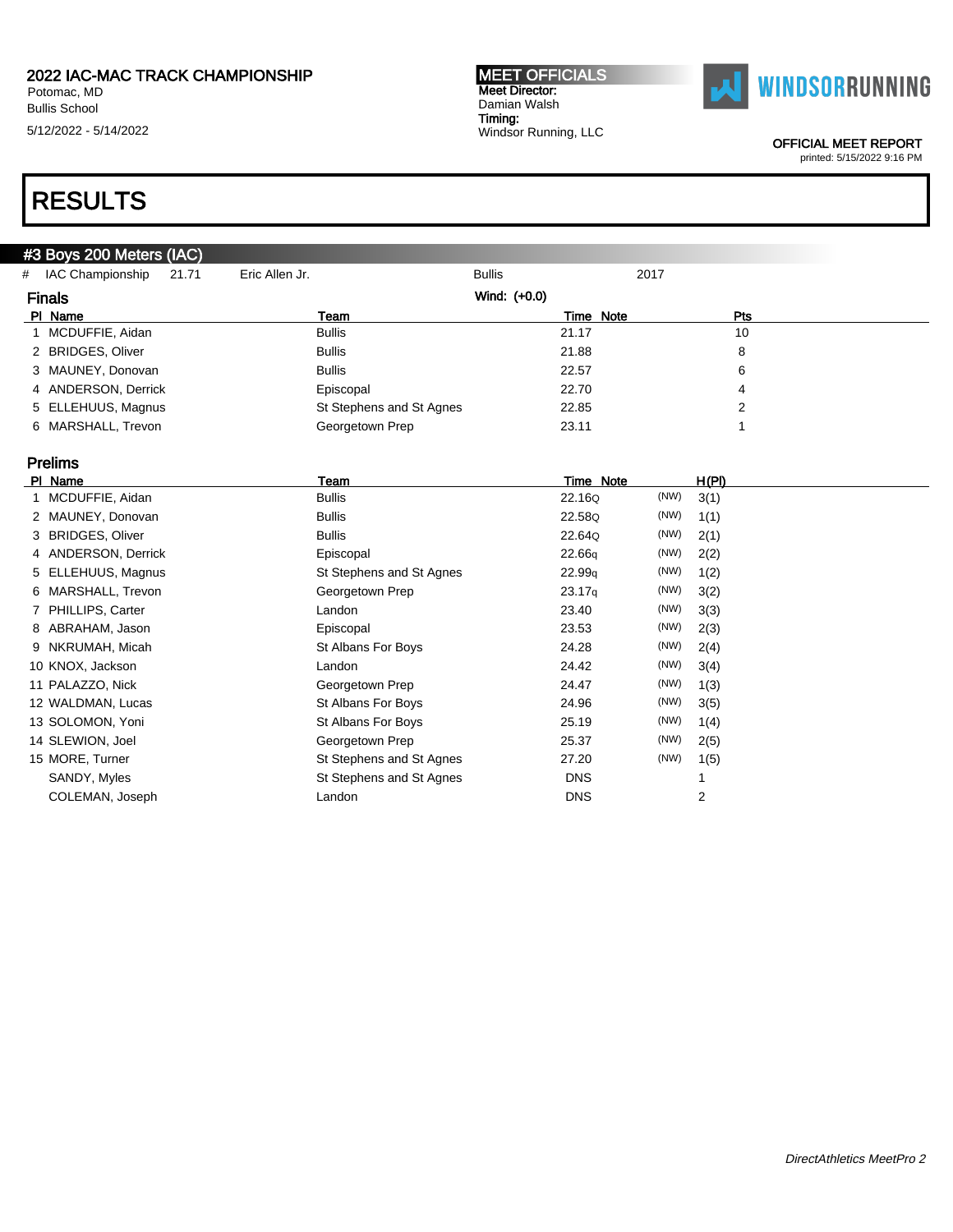Potomac, MD Bullis School 5/12/2022 - 5/14/2022

#### MEET OFFICIALS Meet Director: Damian Walsh Timing: Windsor Running, LLC



OFFICIAL MEET REPORT

printed: 5/15/2022 9:16 PM

# RESULTS

### #5 Boys 400 Meters (IAC)

| # | <b>IAC Championship</b><br>48.50 | David Saunders           | Georgetown Prep | 1978                   |  |
|---|----------------------------------|--------------------------|-----------------|------------------------|--|
|   | PI Name                          | Team                     | Time Note       | $H(PI)$ Pts            |  |
|   | SCHROEDER, Luke                  | <b>Bullis</b>            | 49.92           | $3(1)$ 10              |  |
|   | 2 PENDARVIS, Myles               | <b>Bullis</b>            | 50.35           | 3(2)<br>8              |  |
|   | 3 WILLIAMS, Joshua               | Episcopal                | 51.50           | 3(3)<br>6              |  |
|   | 4 STEPHENSON, Bryce              | <b>Bullis</b>            | 52.52           | 3(4)<br>$\overline{4}$ |  |
|   | 5 CAMERON, Zachary               | Landon                   | 52.58           | $2(1)$ 2               |  |
|   | 6 BASTOS, Nate                   | Episcopal                | 52.71           | 2(2)                   |  |
|   | 7 JOHNSON, CJ                    | Episcopal                | 53.14           | 2(3)                   |  |
|   | 8 WALDMAN, Lucas                 | St Albans For Boys       | 53.31           | 3(5)                   |  |
|   | 9 MCGUIRE, Magnus                | St Albans For Boys       | 53.59           | 3(6)                   |  |
|   | 10 MACMILLAN, Alexander          | Landon                   | 54.57           | 2(4)                   |  |
|   | 11 ELIAS, George                 | St Albans For Boys       | 55.64           | 1(1)                   |  |
|   | 12 MORE, Turner                  | St Stephens and St Agnes | 57.63           | 1(2)                   |  |
|   | 13 CUI, Donhee                   | Georgetown Prep          | 59.14           | 1(3)                   |  |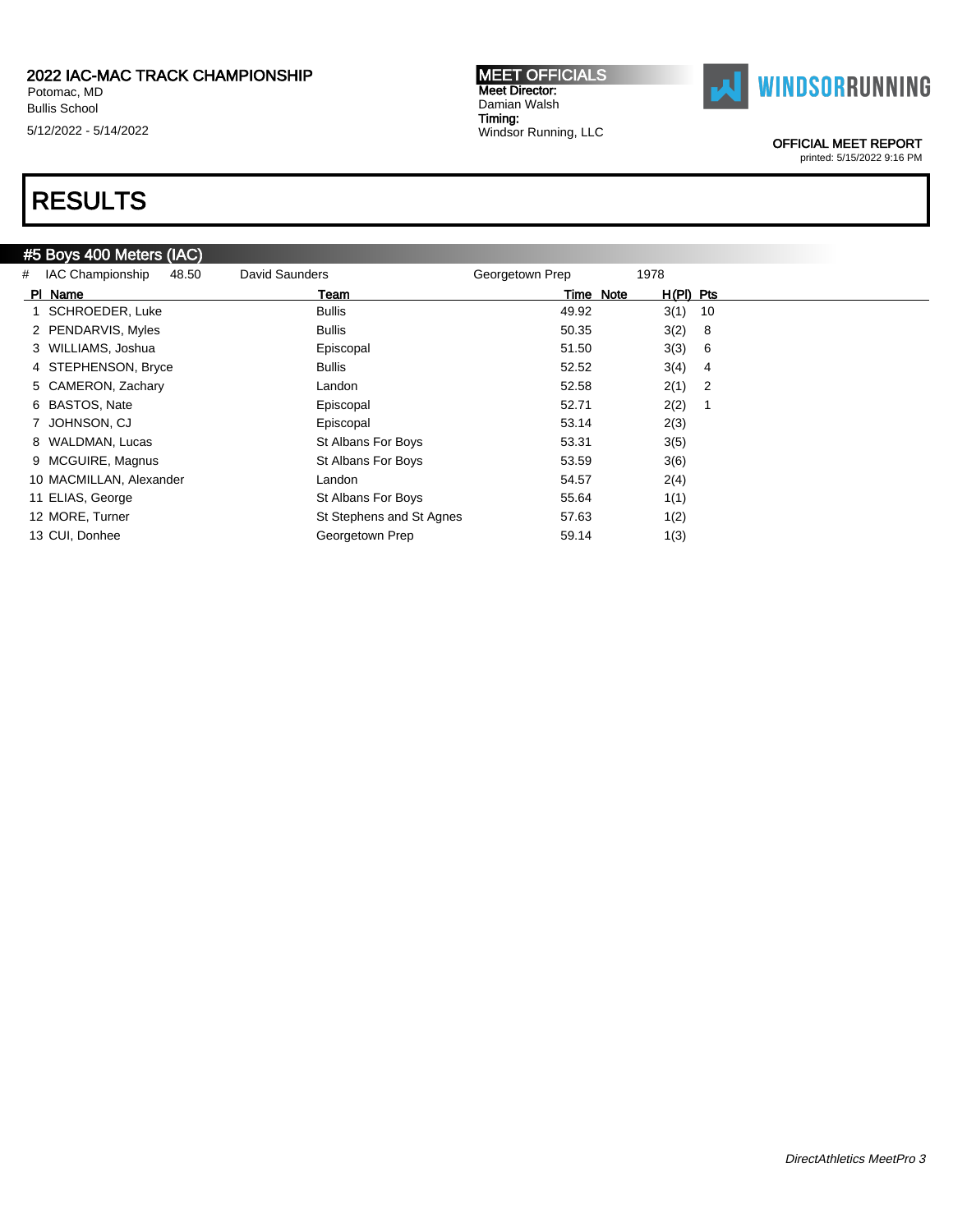Bullis School

5/12/2022 - 5/14/2022

#### MEET OFFICIALS Meet Director: Damian Walsh Timing: Windsor Running, LLC



OFFICIAL MEET REPORT

printed: 5/15/2022 9:16 PM

| #7 Boys 800 Meters (IAC) |  |  |
|--------------------------|--|--|
|--------------------------|--|--|

| # | <b>IAC Championship</b>                  | 1:53.60 | <b>Bob Clayton</b> |                          | St. Albans | 1969             |  |
|---|------------------------------------------|---------|--------------------|--------------------------|------------|------------------|--|
|   | PI Name                                  |         |                    | Team                     |            | Time Note<br>Pts |  |
|   | 1 CRISP, Michael<br>57.96 (57.96)        |         | 1:00.17 (1:58.12)  | Georgetown Prep          | 1:58.12    | 10               |  |
|   | 2 CUMMINGS, Noah<br>59.31 (59.31)        |         | 59.29 (1:58.59)    | St Stephens and St Agnes | 1:58.59    | 8                |  |
|   | 3 PATRY, Anderson<br>58.98 (58.98)       |         | 1:00.14 (1:59.11)  | Episcopal                | 1:59.11    | 6                |  |
|   | 4 COHEN, Samuel<br>58.50 (58.50)         |         | 1:01.19 (1:59.69)  | Landon                   | 1:59.69    | 4                |  |
|   | 5 RAZA, Joe<br>58.29 (58.29)             |         | 1:01.49 (1:59.77)  | Georgetown Prep          | 1:59.77    | 2                |  |
|   | 6 MANGINO, Jack<br>59.32 (59.32)         |         | 1:05.51 (2:04.82)  | Landon                   | 2:04.82    | 1                |  |
|   | 7 HAMILTON, Brannon<br>1:01.45 (1:01.45) |         | 1:07.05 (2:08.49)  | Landon                   | 2:08.49    |                  |  |
|   | 8 SIGUENZA, Eliseo<br>1:02.66 (1:02.66)  |         | 1:07.26 (2:09.91)  | Episcopal                | 2:09.91    |                  |  |
|   | 9 URBINA, Aidan<br>1:01.08 (1:01.08)     |         | 1:11.07 (2:12.15)  | St Albans For Boys       | 2:12.15    |                  |  |
|   | 10 KNESTOUT, Luke<br>1:03.18 (1:03.18)   |         | 1:09.60 (2:12.77)  | Georgetown Prep          | 2:12.77    |                  |  |
|   | 11 KAPLAN, Jack<br>59.15 (59.15)         |         | 1:14.24 (2:13.38)  | St Albans For Boys       | 2:13.38    |                  |  |
|   | STRONG, William                          |         |                    | St Albans For Boys       | <b>DNS</b> |                  |  |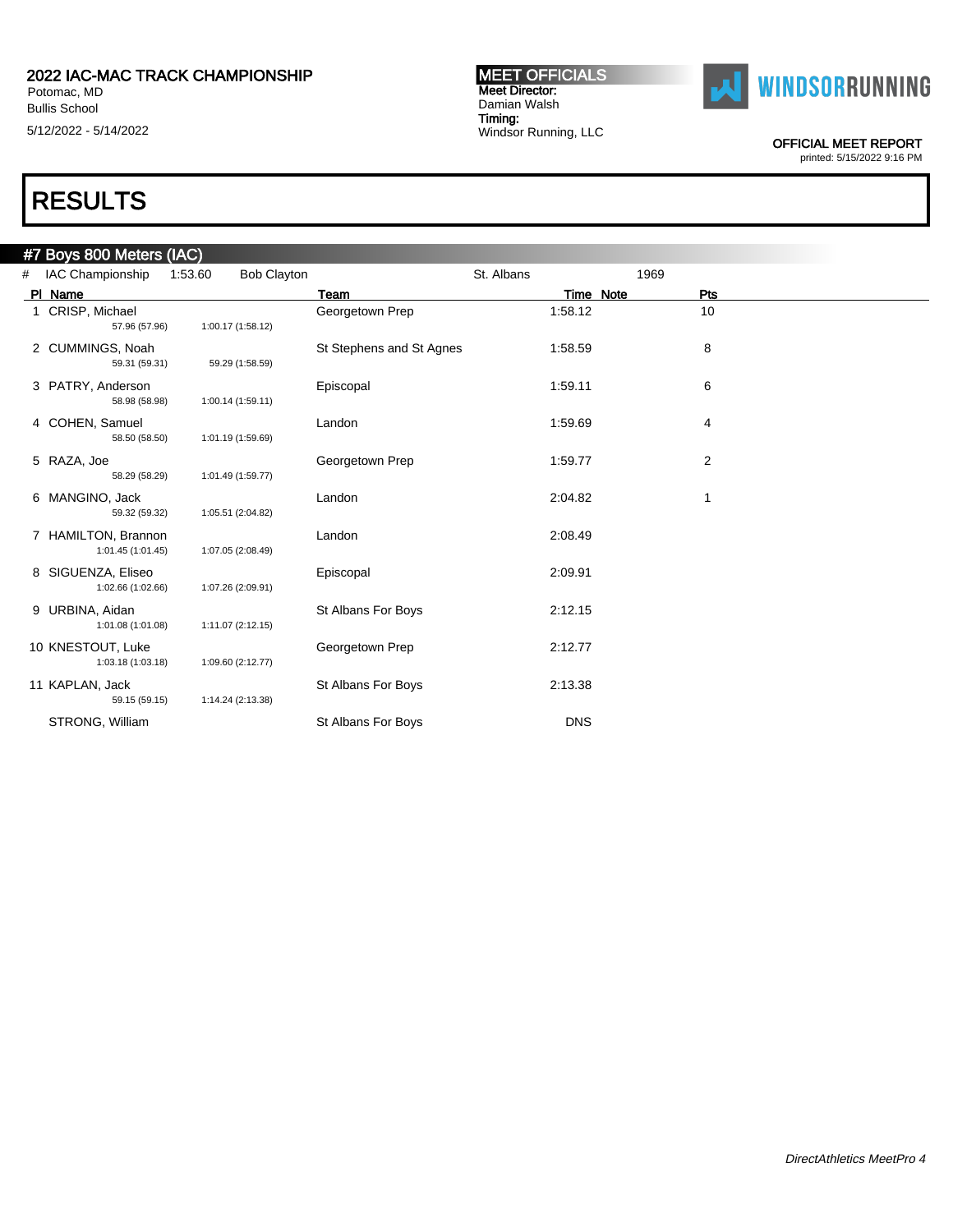Bullis School

5/12/2022 - 5/14/2022

#### MEET OFFICIALS Meet Director: Damian Walsh Timing: Windsor Running, LLC



OFFICIAL MEET REPORT

printed: 5/15/2022 9:16 PM

| # | IAC Championship<br>4:15.98                | Tai Dinger        |                                                | St. Albans        |           | 2013 |                |  |
|---|--------------------------------------------|-------------------|------------------------------------------------|-------------------|-----------|------|----------------|--|
|   | PI Name                                    |                   | Team                                           |                   | Time Note |      | Pts            |  |
|   | 1 CUMMINGS, Noah<br>1:09.70 (1:09.70)      | 1:05.95 (2:15.64) | St Stephens and St Agnes<br>1:07.87 (3:23.51)  | 1:02.61 (4:26.11) | 4:26.11   |      | 10             |  |
|   | 2 STRONG, William<br>1:09.95 (1:09.95)     | 1:06.00 (2:15.95) | <b>St Albans For Boys</b><br>1:07.77 (3:23.71) | 1:02.43 (4:26.13) | 4:26.13   |      | 8              |  |
|   | 3 HUME, Sebi<br>1:09.56 (1:09.56)          | 1:05.93 (2:15.48) | <b>St Albans For Boys</b><br>1:08.02 (3:23.50) | 1:05.89 (4:29.38) | 4:29.38   |      | 6              |  |
|   | 4 HAKIM-FLORIAN, Asim<br>1:10.68 (1:10.68) | 1:09.17 (2:19.85) | Landon<br>1:11.45 (3:31.30)                    | 1:08.71 (4:40.00) | 4:40.00   |      | 4              |  |
|   | 5 MANGINO, Jack<br>1:10.97 (1:10.97)       | 1:09.38 (2:20.35) | Landon<br>1:11.63 (3:31.97)                    | 1:11.20 (4:43.16) | 4:43.16   |      | $\overline{2}$ |  |
|   | 6 RHEE, John<br>1:11.27 (1:11.27)          | 1:10.19 (2:21.46) | St Albans For Boys<br>1:14.11 (3:35.56)        | 1:08.34 (4:43.89) | 4:43.89   |      |                |  |
|   | 7 KAVANAGH, Teddy<br>1:11.72 (1:11.72)     | 1:11.83 (2:23.55) | Georgetown Prep<br>1:11.37 (3:34.92)           | 1:10.41 (4:45.32) | 4:45.32   |      |                |  |
|   | 8 WITMORE, Silas<br>1:11.35(1:11.35)       | 1:11.31 (2:22.65) | St Stephens and St Agnes<br>1:15.96 (3:38.61)  | 1:14.23 (4:52.83) | 4:52.83   |      |                |  |
|   | 9 SINGER, Felipe<br>1:13.48 (1:13.48)      | 1:15.58 (2:29.06) | Georgetown Prep<br>1:21.60 (3:50.66)           | 1:18.85 (5:09.50) | 5:09.50   |      |                |  |
|   | 10 DAGUE, Michael<br>1:14.04 (1:14.04)     | 1:15.52 (2:29.55) | St Stephens and St Agnes<br>1:22.58 (3:52.13)  | 1:28.69 (5:20.82) | 5:20.82   |      |                |  |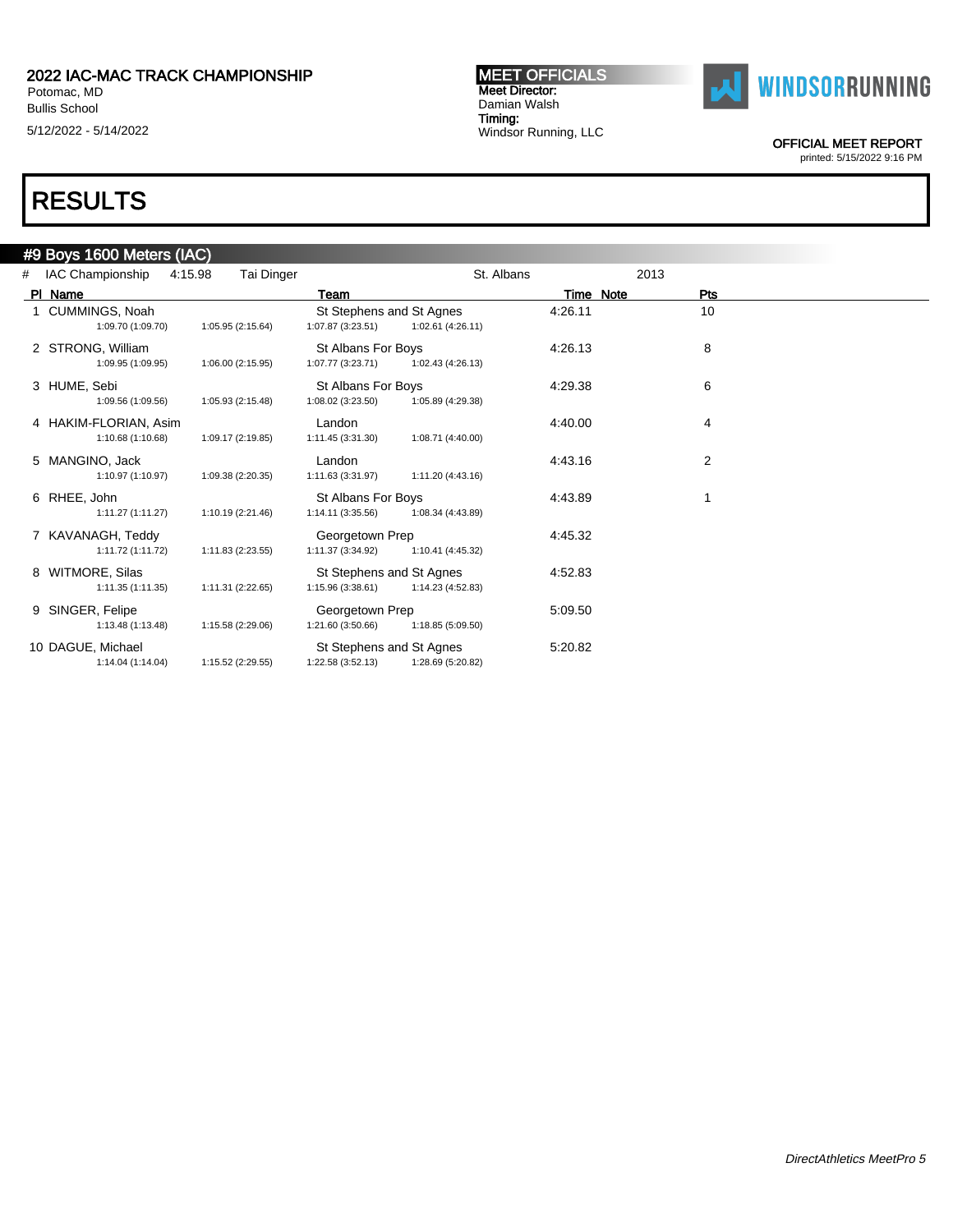Bullis School 5/12/2022 - 5/14/2022 MEET OFFICIALS Meet Director: Damian Walsh Timing: Windsor Running, LLC



OFFICIAL MEET REPORT

printed: 5/15/2022 9:16 PM

|   | #12 Boys 3200 Meters (IAC) |                    |                    |                   |                   |                   |     |
|---|----------------------------|--------------------|--------------------|-------------------|-------------------|-------------------|-----|
| # | IAC Championship           | 9:23.00            | Steven Duplinsky   |                   | Georgetown Prep   | 2004              |     |
|   | PI Name                    |                    | Team               |                   |                   | <b>Time Note</b>  | Pts |
|   | 1 HUME, Sebi               |                    | St Albans For Boys |                   | 10:10.22          |                   | 10  |
|   | 1:18.51(1:18.51)           | 1:22.64 (2:41.15)  | 1:20.96 (4:02.11)  | 1:20.15 (5:22.25) | 1:14.26 (6:36.51) | 1:17.22 (7:53.72) |     |
|   | 1:13.45 (9:07.17)          | 1:03.05 (10:10.22) |                    |                   |                   |                   |     |
|   | 2 SULLIVAN, Jack           |                    | Georgetown Prep    |                   | 10:21.03          |                   | 8   |
|   | 1:18.28 (1:18.28)          | 1:22.68 (2:40.96)  | 1:21.04 (4:01.99)  | 1:19.68 (5:21.67) | 1:14.48 (6:36.14) | 1:17.43 (7:53.57) |     |
|   | 1:15.74 (9:09.30)          | 1:11.73 (10:21.03) |                    |                   |                   |                   |     |
|   | 3 HAKIM-FLORIAN, Asim      |                    | Landon             |                   | 10:27.68          |                   | 6   |
|   | 1:18.66 (1:18.66)          | 1:22.80 (2:41.45)  | 1:20.96 (4:02.41)  | 1:19.40 (5:21.81) | 1:14.62 (6:36.42) | 1:17.42 (7:53.84) |     |
|   | 1:15.09 (9:08.93)          | 1:18.76 (10:27.68) |                    |                   |                   |                   |     |
|   | 4 THOMAS, Jack             |                    | St Albans For Boys |                   | 10:39.42          |                   | 4   |
|   | 1:19.40 (1:19.40)          | 1:22.61 (2:42.00)  | 1:21.14 (4:03.13)  | 1:21.11 (5:24.24) | 1:17.52 (6:41.75) | 1:18.14 (7:59.89) |     |
|   | 1:19.37 (9:19.26)          | 1:20.16 (10:39.42) |                    |                   |                   |                   |     |
|   | 5 KUZICHEV, Venya          |                    | St Albans For Boys |                   | 10:55.63          |                   | 2   |
|   | 1:18.88 (1:18.88)          | 1:22.36 (2:41.23)  | 1:21.00 (4:02.23)  | 1:20.75 (5:22.98) | 1:18.40 (6:41.38) | 1:24.63 (8:06.00) |     |
|   | 1:27.59 (9:33.58)          | 1:22.05 (10:55.63) |                    |                   |                   |                   |     |
|   | 6 KAVANAGH, Teddy          |                    | Georgetown Prep    |                   | 11:03.55          |                   |     |
|   | 1:19.61(1:19.61)           | 1:22.55 (2:42.15)  | 1:21.52 (4:03.66)  | 1:22.63 (5:26.29) | 1:25.27 (6:51.55) | 1:27.16 (8:18.70) |     |
|   | 1:25.17 (9:43.87)          | 1:19.69 (11:03.55) |                    |                   |                   |                   |     |
| 7 | O'LOONEY, Wren             |                    | Georgetown Prep    |                   | 11:17.39          |                   |     |
|   | 1:20.47 (1:20.47)          | 1:23.33 (2:43.80)  | 1:22.11 (4:05.90)  | 1:24.56 (5:30.45) | 1:26.35 (6:56.80) | 1:27.61 (8:24.41) |     |
|   | 1:28.93 (9:53.33)          | 1:24.06 (11:17.39) |                    |                   |                   |                   |     |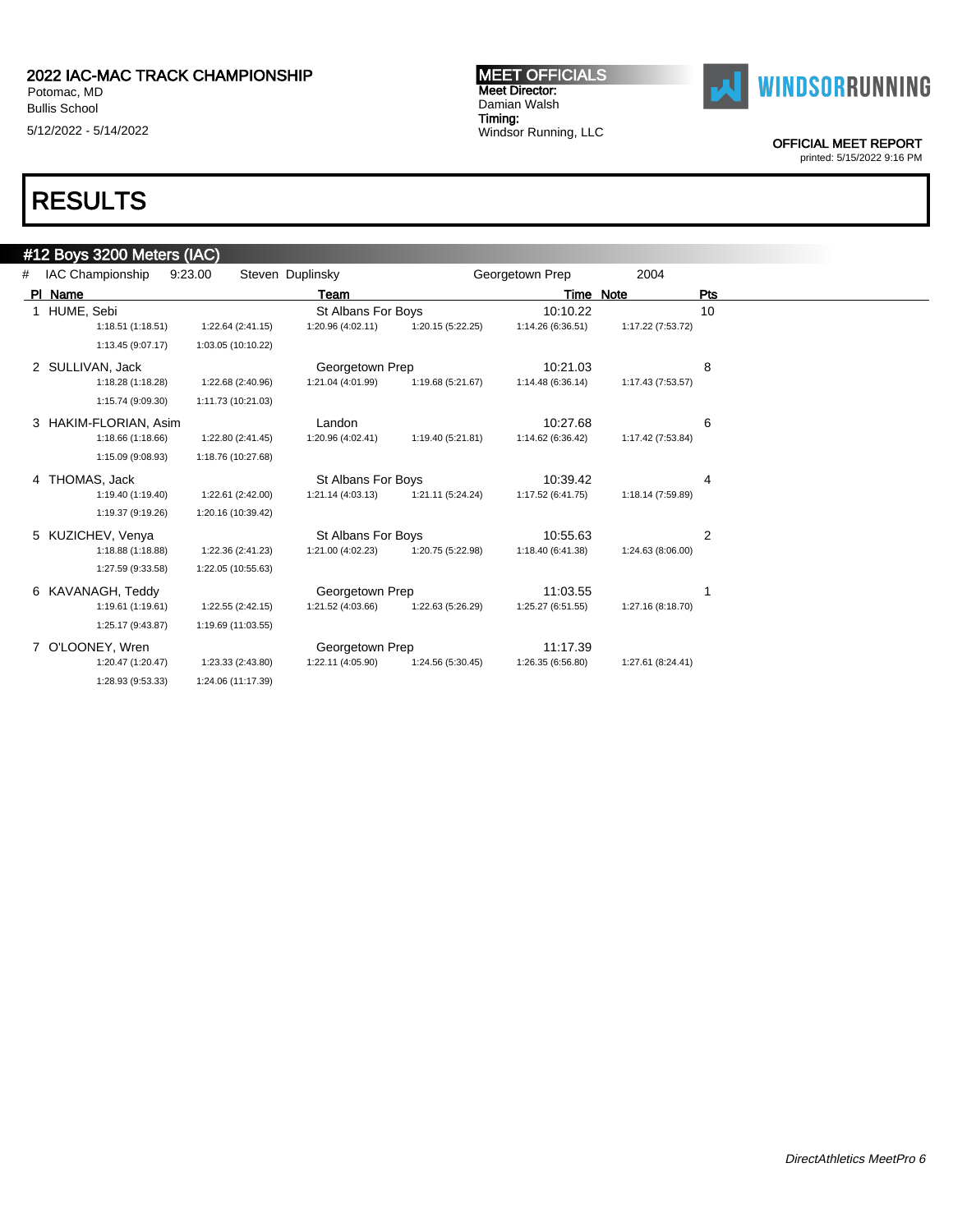Potomac, MD Bullis School 5/12/2022 - 5/14/2022 MEET OFFICIALS Meet Director: Damian Walsh Timing: Windsor Running, LLC



OFFICIAL MEET REPORT

printed: 5/15/2022 9:16 PM

# RESULTS

### #14 Boys 110m Hurdles (IAC)

| # | IAC Championship     | 13.78 | Andre Turay   | <b>Bullis</b>            |           | 2019       |  |
|---|----------------------|-------|---------------|--------------------------|-----------|------------|--|
|   | <b>Finals</b>        |       |               | Wind: (+0.0)             |           |            |  |
|   | PI Name              |       | Team          |                          | Time Note | <b>Pts</b> |  |
|   | 1 CRUTHIRDS, Bradley |       |               | St Stephens and St Agnes | 16.15     | 10         |  |
|   | 2 CAILLAT, Franz     |       |               | St Albans For Boys       | 16.48     | 8          |  |
|   | 3 WALKER, Khari      |       | <b>Bullis</b> |                          | 16.91     | 6          |  |
|   | 4 GUINNESS, Jack     |       |               | St Albans For Boys       | 17.03     | 4          |  |
|   | 5 SHORTER, Chris     |       |               | St Stephens and St Agnes | 17.32     |            |  |
|   | 6 JOHNSON, Deon      |       | Landon        |                          | 17.63     |            |  |

### Prelims

| PI Name                  | Team                     | Time Note          |      | H(PI) |
|--------------------------|--------------------------|--------------------|------|-------|
| 1 CAILLAT, Franz         | St Albans For Boys       | 16.83Q             | (NW) | 2(1)  |
| 2 CRUTHIRDS, Bradley     | St Stephens and St Agnes | 16.90Q             | (NW) | 3(1)  |
| 3 WALKER, Khari          | <b>Bullis</b>            | 17.200             | (NW) | 1(1)  |
| 4 SHORTER, Chris         | St Stephens and St Agnes | 17.32q             | (NW) | 1(2)  |
| 5 GUINNESS, Jack         | St Albans For Boys       | 17.88 <sub>9</sub> | (NW) | 2(2)  |
| 6 JOHNSON, Deon          | Landon                   | 18.24 <sub>g</sub> | (NW) | 1(3)  |
| 7 THOMAS, Da'Yon         | <b>Bullis</b>            | 18.49              | (NW) | 3(2)  |
| 8 WAIZENEGGER, Sebastian | St Albans For Boys       | 19.51              | (NW) | 3(3)  |
| 9 SNEAD, Will            | Episcopal                | 19.62              | (NW) | 1(4)  |
| 10 LONG, Ethan           | <b>Bullis</b>            | 20.02              | (NW) | 2(3)  |
| 11 ATAYI, Nathaniel      | Georgetown Prep          | 20.40              | (NW) | 3(4)  |
| 12 RISTU, Ethan          | Georgetown Prep          | 20.81              | (NW) | 2(4)  |
| 13 BENECIO, Ruben        | Georgetown Prep          | 20.87              | (NW) | 2(5)  |
| KALISH, Ari              | Landon                   | <b>DNS</b>         |      | 3     |
|                          |                          |                    |      |       |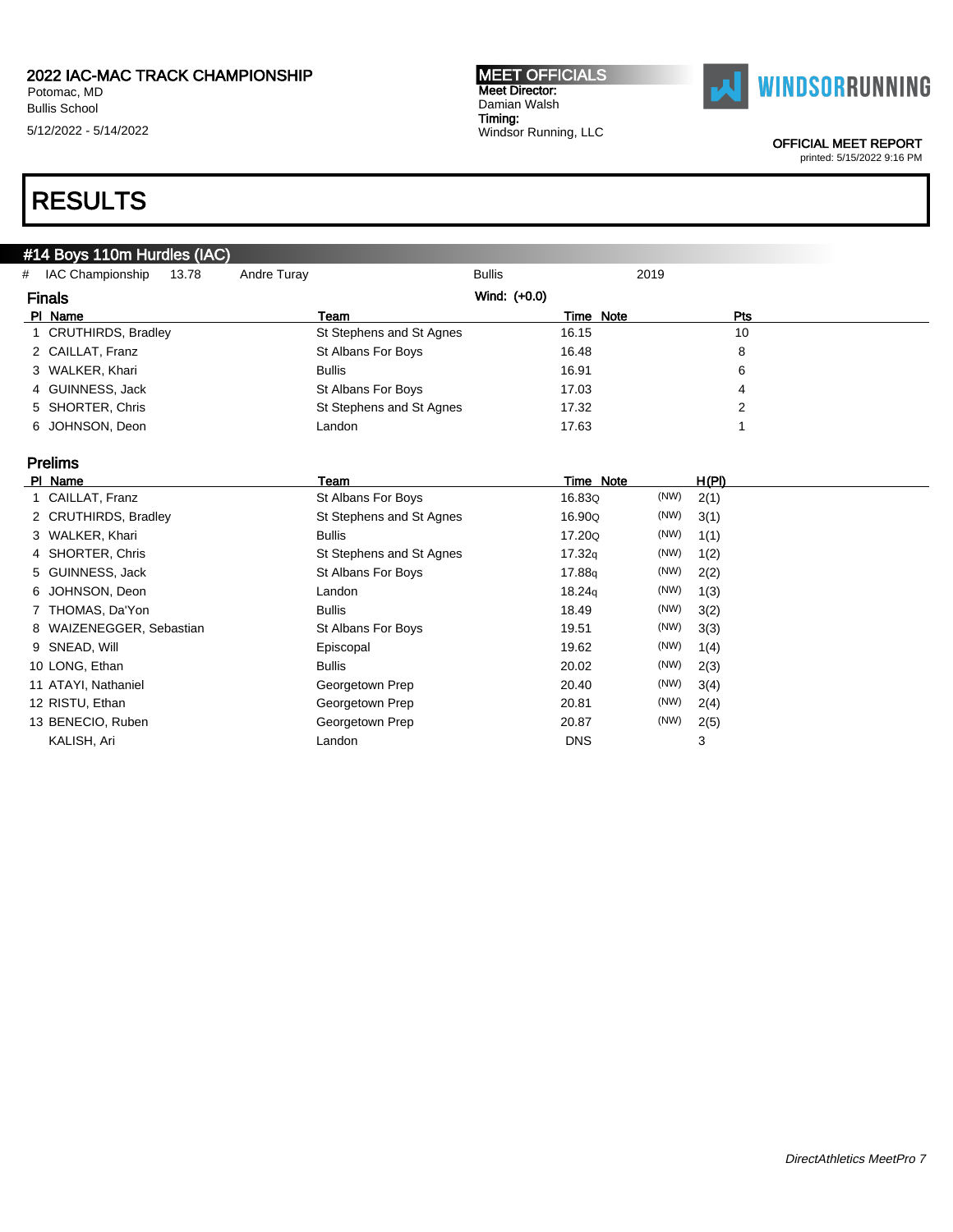Potomac, MD Bullis School 5/12/2022 - 5/14/2022 MEET OFFICIALS Meet Director: Damian Walsh Timing: Windsor Running, LLC



OFFICIAL MEET REPORT

printed: 5/15/2022 9:16 PM

# RESULTS

### #15 Boys 300m Hurdles (IAC)

| PI Name<br>H(PI) Pts<br>Time Note<br>Team<br><b>CRUTHIRDS, Bradley</b><br>St Stephens and St Agnes<br>$2(1)$ 10<br>41.77<br>2 SCHROEDER, Luke<br>41.89<br>2(2) 8<br><b>Bullis</b> |  |
|-----------------------------------------------------------------------------------------------------------------------------------------------------------------------------------|--|
|                                                                                                                                                                                   |  |
|                                                                                                                                                                                   |  |
|                                                                                                                                                                                   |  |
| 2(3) 6<br>3 WALKER, Khari<br>43.96<br><b>Bullis</b>                                                                                                                               |  |
| 4 GUINNESS, Jack<br>$2(4)$ 4<br>44.59<br>St Albans For Boys                                                                                                                       |  |
| $2(5)$ 2<br>St Albans For Boys<br>44.94<br>5 CAILLAT. Franz                                                                                                                       |  |
| 1(1)<br>6 STEPHENSON, Bryce<br>45.54<br><b>Bullis</b>                                                                                                                             |  |
| 7 FANG, Alan<br>45.81<br>1(2)<br>St Albans For Boys                                                                                                                               |  |
| 8 ATAYI, Nathaniel<br>Georgetown Prep<br>47.77<br>1(3)                                                                                                                            |  |
| Georgetown Prep<br>9 RISTU, Ethan<br>49.29<br>1(4)                                                                                                                                |  |
| 10 SNEAD, Will<br>49.57<br>Episcopal<br>1(5)                                                                                                                                      |  |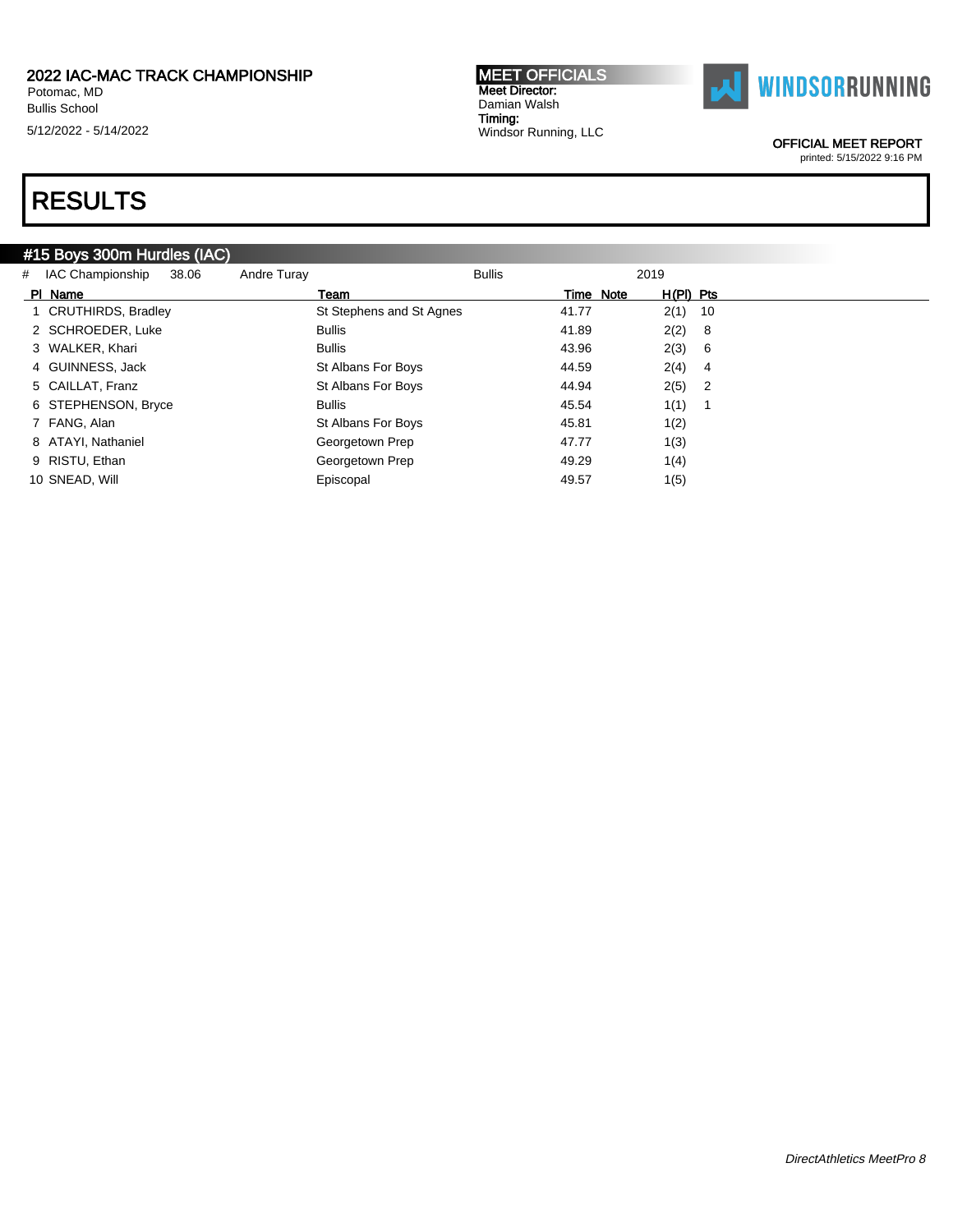Bullis School 5/12/2022 - 5/14/2022

#### MEET OFFICIALS Meet Director: Damian Walsh Timing: Windsor Running, LLC



OFFICIAL MEET REPORT

printed: 5/15/2022 9:16 PM

|   | #17 Boys 4 x 100m Relay (IAC)  |                                         |               |           |                |
|---|--------------------------------|-----------------------------------------|---------------|-----------|----------------|
| # | IAC Championship<br>42.98      | Steven Sannieniola, Ryan Willie, Archie | <b>Bullis</b> | 2019      |                |
|   | PI Team                        |                                         |               | Time Note | Pts            |
| 1 | Bullis (A)                     |                                         |               | #42.95    | 10             |
|   | 1) MAUNEY, Donovan             | 2) MCDUFFIE, Aidan                      |               |           |                |
|   | 3) WALKER, Khari               | 4) THOMAS, Da'Yon                       |               |           |                |
|   | 2 Episcopal (A)                |                                         |               | 43.59     | 8              |
|   | 1) ANDERSON, Derrick           | 2) ABRAHAM, Jason                       |               |           |                |
|   | 3) WILLIAMS, Joshua            | 4) BASTOS, Nate                         |               |           |                |
|   | 3 Georgetown Prep (A)          |                                         |               | 44.75     | 6              |
|   | 1) AMBROSE, Kian               | 2) MARSHALL, Trevon                     |               |           |                |
|   | 3) SLEWION, Joel               | 4) PALAZZO, Nick                        |               |           |                |
|   | 4 Landon (A)                   |                                         |               | 45.95     | 4              |
|   | 1) PHILLIPS, Reed              | 2) PHILLIPS, Carter                     |               |           |                |
|   | 3) COLEMAN, Joseph             | 4) OGUNLADE, Bayo                       |               |           |                |
|   | 5 St Stephens and St Agnes (A) |                                         |               | 46.50     | $\overline{2}$ |
|   | 1) SHORTER, Chris              | 2) ELLEHUUS, Magnus                     |               |           |                |
|   | 3) WILLIAMS, Alex              | 4) WEIMAN, Theo                         |               |           |                |
|   | 6 St Albans For Boys (A)       |                                         |               | 46.95     |                |
|   | 1) DORSEY, Nelson              | 2) WATSON, Chase                        |               |           |                |
|   | 3) GLENN, Kevin                | 4) WEAVER, Kendall                      |               |           |                |
|   |                                |                                         |               |           |                |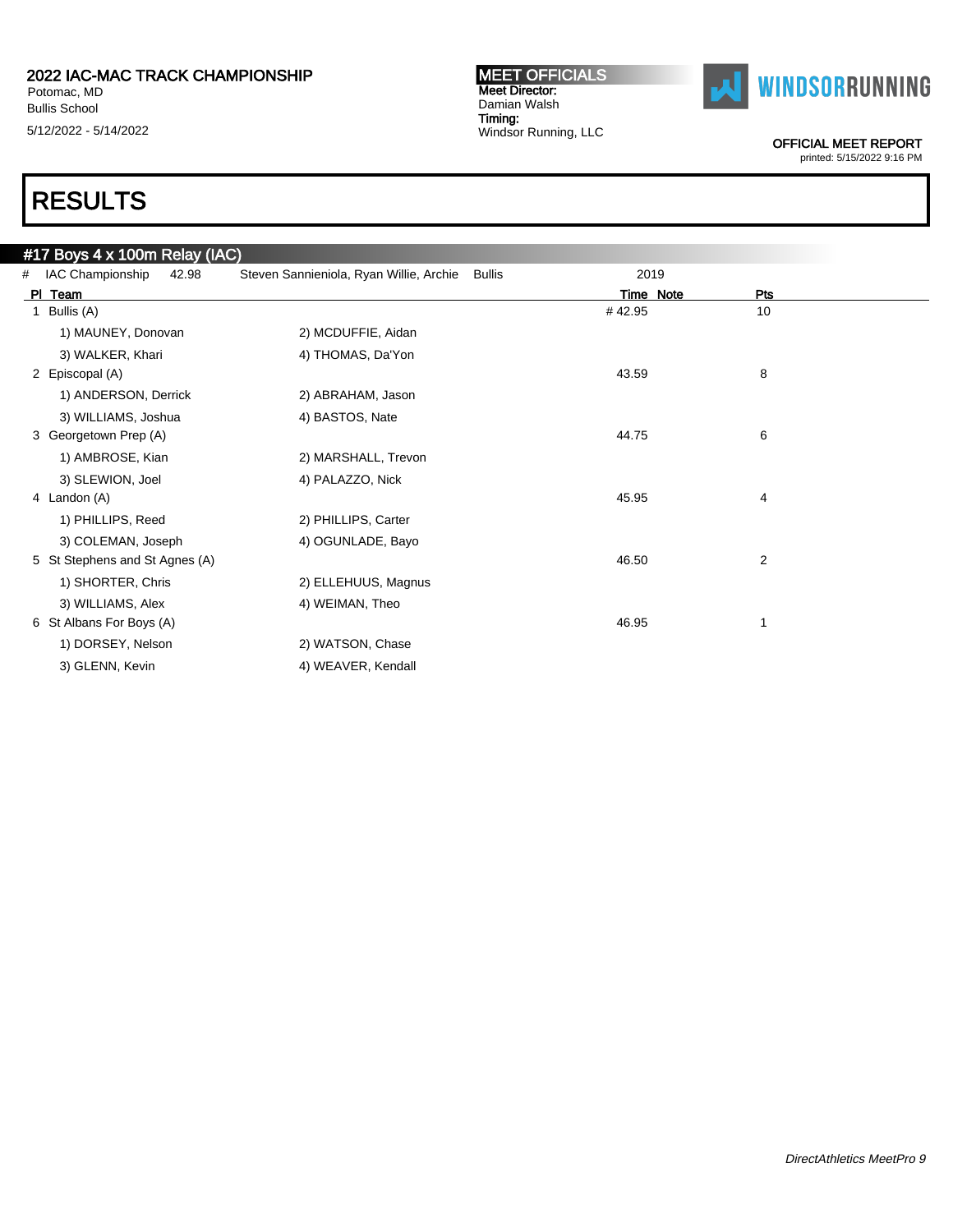Bullis School 5/12/2022 - 5/14/2022

#### MEET OFFICIALS Meet Director: Damian Walsh Timing: Windsor Running, LLC



OFFICIAL MEET REPORT

printed: 5/15/2022 9:16 PM

|   | #19 Boys 4 x 400m Relay (IAC)  |         |                                     |                 |           |     |
|---|--------------------------------|---------|-------------------------------------|-----------------|-----------|-----|
| # | IAC Championship               | 3:20.59 | Nick Letourneau, Owen Davis, Kelvin | Georgetown Prep | 2009      |     |
|   | PI Team                        |         |                                     |                 | Time Note | Pts |
| 1 | Bullis (A)                     |         |                                     |                 | 3:27.88   | 10  |
|   | 1) LONG, Ethan                 |         | 2) SCHROEDER, Luke                  |                 |           |     |
|   | 3) THOMAS, Da'Yon              |         | 4) PENDARVIS, Myles                 |                 |           |     |
|   | 2 Georgetown Prep (A)          |         |                                     |                 | 3:30.27   | 8   |
|   | 1) RAZA, Joe                   |         | 2) CRISP, Michael                   |                 |           |     |
|   | 3) PALAZZO, Nick               |         | 4) ATAYI, Nathaniel                 |                 |           |     |
|   | 3 Episcopal (A)                |         |                                     |                 | 3:35.62   | 6   |
|   | 1) BASTOS, Nate                |         | 2) WILLIAMS, Joshua                 |                 |           |     |
|   | 3) JOHNSON, CJ                 |         | 4) ABRAHAM, Jason                   |                 |           |     |
|   | 4 Landon (A)                   |         |                                     |                 | 3:40.25   | 4   |
|   | 1) KNOX, Jackson               |         | 2) CAMERON, Zachary                 |                 |           |     |
|   | 3) MANGINO, Jack               |         | 4) COHEN, Samuel                    |                 |           |     |
|   | 5 St Stephens and St Agnes (A) |         |                                     |                 | 3:43.98   | 2   |
|   | 1) CUMMINGS, Noah              |         | 2) CRUTHIRDS, Bradley               |                 |           |     |
|   | 3) WILLIAMS, Alex              |         | 4) MORE, Turner                     |                 |           |     |
|   | 6 St Albans For Boys (A)       |         |                                     |                 | 3:50.89   |     |
|   | 1) MCGUIRE, Magnus             |         | 2) ELIAS, George                    |                 |           |     |
|   | 3) URBINA, Aidan               |         | 4) RHEE, John                       |                 |           |     |
|   |                                |         |                                     |                 |           |     |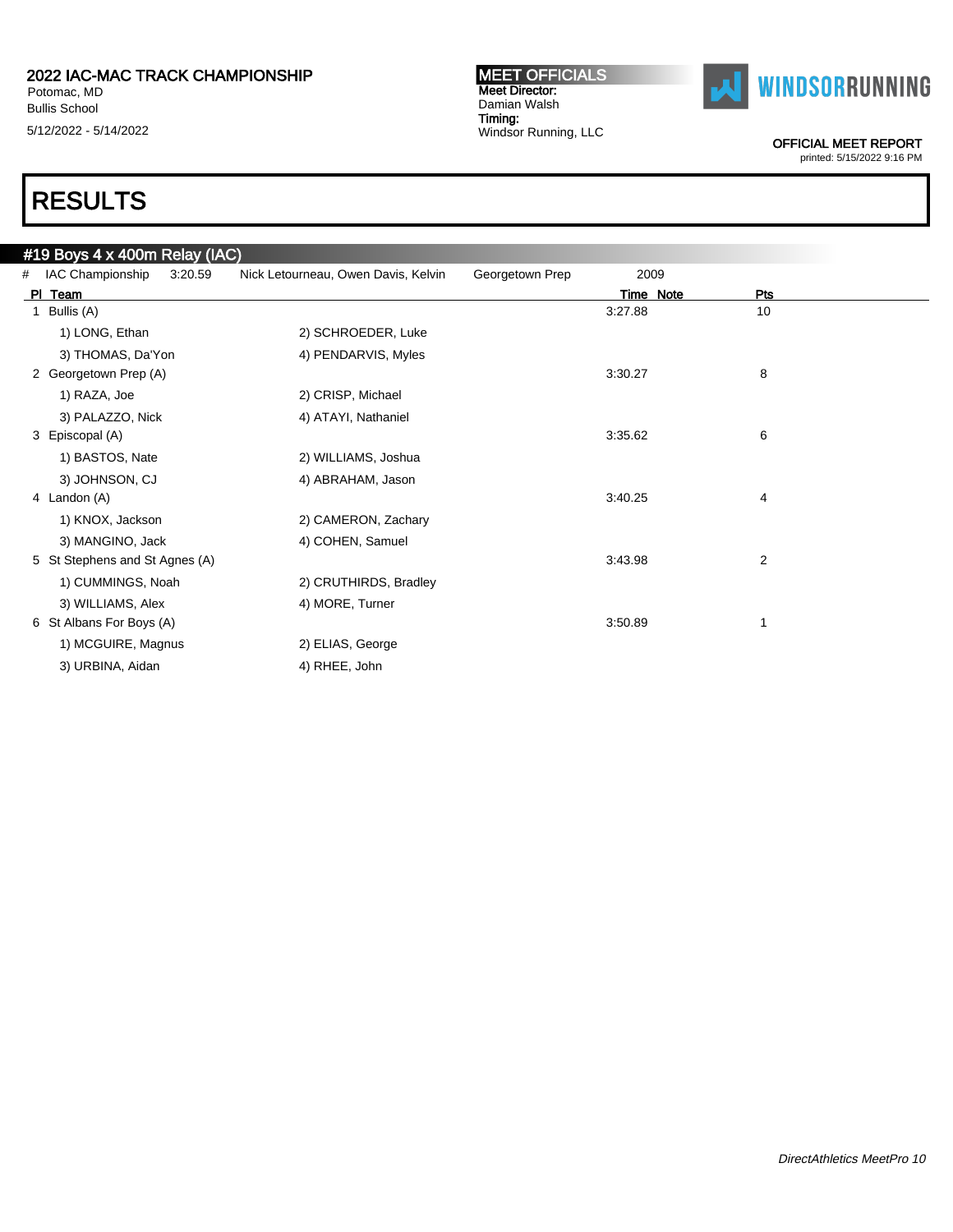Bullis School 5/12/2022 - 5/14/2022

#### MEET OFFICIALS Meet Director: Damian Walsh Timing: Windsor Running, LLC



OFFICIAL MEET REPORT

printed: 5/15/2022 9:16 PM

|   | #22 Boys 4 x 800m Relay (IAC)                 |                                                        |           |                |
|---|-----------------------------------------------|--------------------------------------------------------|-----------|----------------|
| # | IAC Championship<br>7:59.44                   | Russell Hornsby, Nick Letourneau, Joey Georgetown Prep | 2009      |                |
|   | PI Team                                       |                                                        | Time Note | Pts            |
|   | 1 St Albans For Boys (A)                      |                                                        | 8:21.42   | 10             |
|   | 1) HUME, Sebi<br>2:02.471 (2:02.471)          | 2) URBINA, Aidan<br>4:12.215 (2:09.744)                |           |                |
|   | 3) RHEE, John<br>6:19.767 (2:07.552)          | 4) STRONG, William<br>8:21.416 (2:01.649)              |           |                |
|   | 2 Georgetown Prep (A)                         |                                                        | 8:28.14   | 8              |
|   | 1) RAZA, Joe<br>2:09.782 (2:09.782)           | 2) SULLIVAN, Jack<br>4:23.273 (2:13.491)               |           |                |
|   | 3) CRISP, Michael<br>6:26.922 (2:03.649)      | 4) KAVANAGH, Teddy<br>8:28.134 (2:01.212)              |           |                |
|   | 3 Landon (A)                                  |                                                        | 8:35.01   | 6              |
|   | 1) MANGINO, Jack<br>2:06.287 (2:06.287)       | 2) HAMILTON, Brannon<br>4:18.418 (2:12.131)            |           |                |
|   | 3) HAKIM-FLORIAN, Asim<br>6:29.717 (2:11.299) | 4) COHEN, Samuel<br>8:35.004 (2:05.287)                |           |                |
|   | 4 Bullis (A)                                  |                                                        | 8:38.24   | 4              |
|   | 1) PENDARVIS, Myles<br>2:07.553 (2:07.553)    | 2) STEPHENSON, Bryce<br>4:23.036 (2:15.483)            |           |                |
|   | 3) STEREN, Logan<br>6:35.415 (2:12.379)       | 4) SCHROEDER, Luke<br>8:38.240 (2:02.825)              |           |                |
|   | 5 St Stephens and St Agnes (A)                |                                                        | 8:51.60   | $\overline{2}$ |
|   | 1) WITMORE, Silas<br>2:11.348 (2:11.348)      | 2) LONDON, James<br>4:26.509 (2:15.161)                |           |                |
|   | 3) CUMMINGS, Noah<br>6:23.611 (1:57.102)      | 4) MORE, Turner<br>8:51.593 (2:27.982)                 |           |                |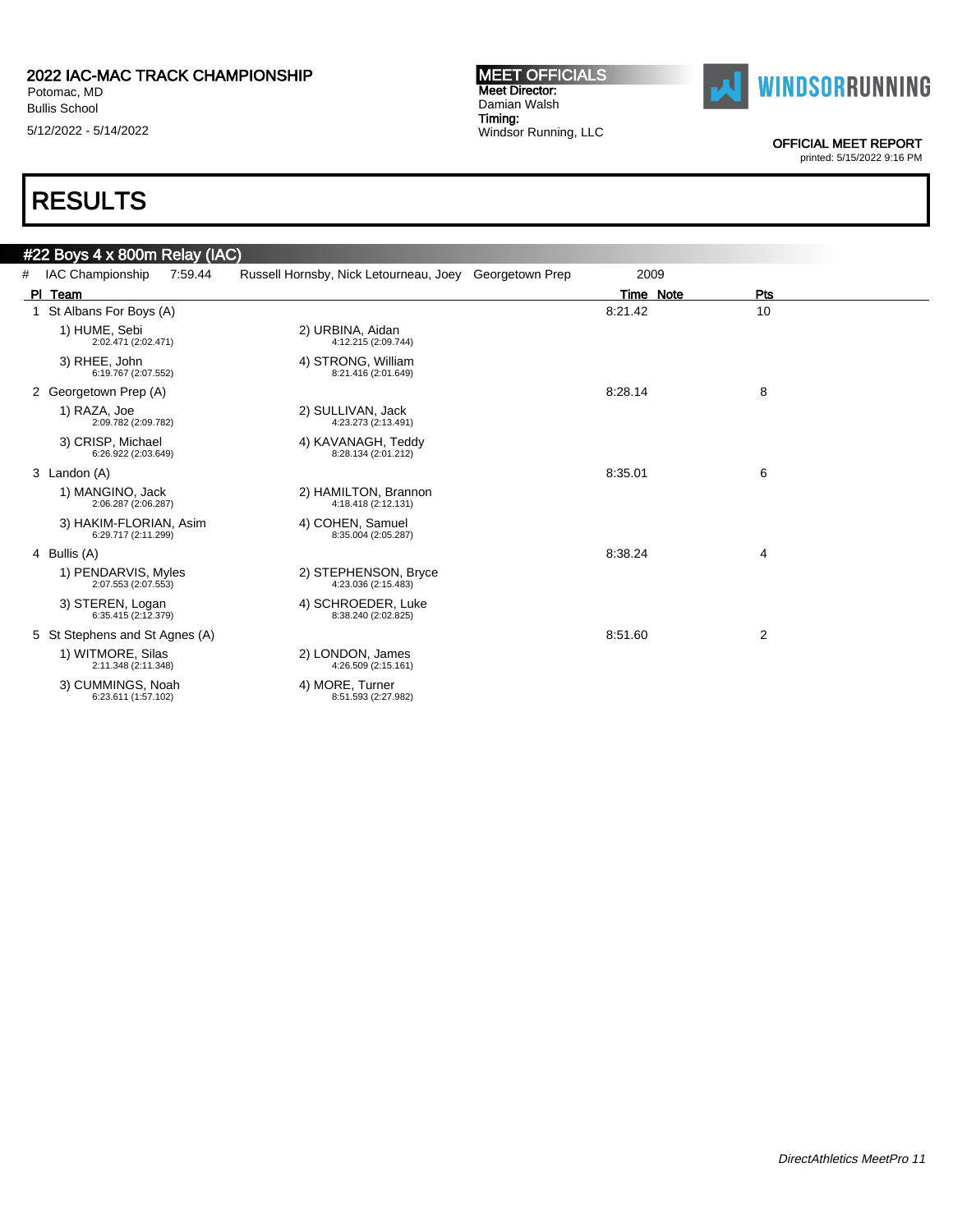Potomac, MD Bullis School 5/12/2022 - 5/14/2022

#### MEET OFFICIALS Meet Director: Damian Walsh Timing: Windsor Running, LLC



OFFICIAL MEET REPORT

printed: 5/15/2022 9:16 PM

# RESULTS

### #24 Boys High Jump (IAC)

| # | 6' 8''<br>IAC Championship | Ted Lewis               |             |        |            | Sidwell Friends |            |            |            | 1979  |         |            |     |
|---|----------------------------|-------------------------|-------------|--------|------------|-----------------|------------|------------|------------|-------|---------|------------|-----|
|   | PI Name                    | Team                    | <b>Mark</b> | 4' 10" | 5' 0"      | 5' 2"           | 5' 4"      | 5'6''      | 5' 8''     | 5'10" | 6'0"    | 6'2"       | Pts |
|   | 1 MARTIN, Anthony          | <b>Bullis</b>           | 6' 0"       | P      | P          | P               | P          | $\circ$    | $\circ$    | XO    | $\circ$ | <b>XXX</b> | 10  |
|   | 2 MARSHALL, Trevon         | Georgetown Prep 6' 0"   |             | P      | P          | P               | O          | $\circ$    | XO         | XO    | XO      | <b>XXX</b> | 8   |
|   | 3 ANGWAFO, Adam            | <b>Bullis</b>           | 6'0''       | P      | P          | P               | $\circ$    | XO         | XO         | XO    | XO      | <b>XXX</b> | 6   |
|   | 4 JOCK, Buom               | Episcopal               | 5' 10"      | P      | P          | O               | P          | $\circ$    | $\circ$    | XXO   | XXX     |            | 4   |
|   | 5 FERGUS, Niall            | St Albans For Boy 5' 8" |             | P      | $\circ$    | $\circ$         | $\circ$    | XO         | XO         | XXX   |         |            | 2   |
|   | 6 AMBROSE, Kian            | Georgetown Prep 5' 6"   |             | O      | O          | $\circ$         | O          | $\circ$    | <b>XXX</b> |       |         |            |     |
|   | 7 JOHNSON, Deon            | Landon                  | 5'6''       | P      | P          | $\circ$         | XXO        | $\circ$    | <b>XXX</b> |       |         |            |     |
|   | 8 WILLIAMS, Alex           | St Stephens and S5' 6"  |             | P      | P          | P               | P          | XO         | XXX        |       |         |            |     |
|   | 9 CHERILUS, Christian      | St Albans For Boy 5' 6" |             | P      | O          | O               | O          | <b>XXO</b> | <b>XXX</b> |       |         |            |     |
|   | 10 FREEMAN, Julien         | St Stephens and S5' 4"  |             | P      | P          | $\circ$         | $\circ$    | <b>XXX</b> |            |       |         |            |     |
|   | THOMAS, Da'Yon             | <b>Bullis</b>           | <b>NH</b>   | P      | P          | P               | <b>XXX</b> |            |            |       |         |            |     |
|   | WALLACE, Simon             | Georgetown Prep NH      |             |        |            |                 |            |            |            |       |         |            |     |
|   | PHILLIPS, Carter           | Landon                  | <b>NH</b>   |        |            |                 |            |            |            |       |         |            |     |
|   | NKRUMAH, Micah             | St Albans For Boy NH    |             | P      | <b>XXX</b> |                 |            |            |            |       |         |            |     |
|   |                            |                         |             |        |            |                 |            |            |            |       |         |            |     |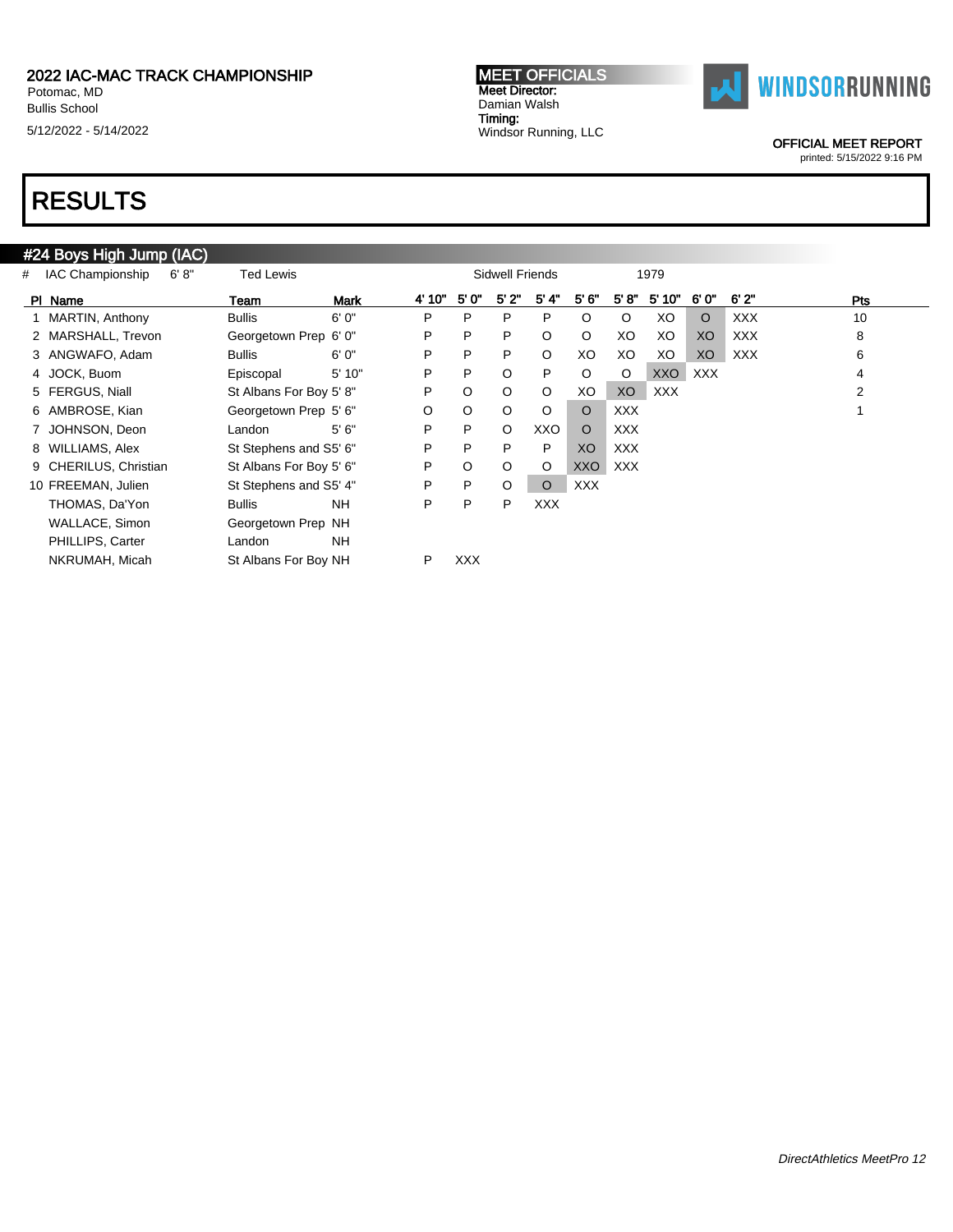Potomac, MD Bullis School 5/12/2022 - 5/14/2022 MEET OFFICIALS Meet Director: Damian Walsh Timing: Windsor Running, LLC



OFFICIAL MEET REPORT

printed: 5/15/2022 9:16 PM

# RESULTS

### #26 Boys Long Jump (IAC)

| # IAC Championship | 24' 1" | Jordan Walker             |             | <b>SSSAS</b>                                                                                              |                           |                                                          | 2018                 |                    |                     |     |
|--------------------|--------|---------------------------|-------------|-----------------------------------------------------------------------------------------------------------|---------------------------|----------------------------------------------------------|----------------------|--------------------|---------------------|-----|
| PI Name            |        | Team                      | <b>Mark</b> | Rnd 1                                                                                                     | Rnd 2                     | Rnd 3                                                    | Rnd 4                | Rnd 5              | Rnd 6               | Pts |
| 1 MARTIN, Anthony  |        | <b>Bullis</b>             | 21'3''      | <b>FOUL</b><br>$(+0.0)$                                                                                   | $21'3'' (+0.0)$           | $19'5'' (+0.0)$                                          | <b>FOUL</b>          | <b>FOUL</b>        | <b>FOUL</b>         | 10  |
| 2 CLARK, Amahd     |        | Georgetown Prep 20' 2"    |             | <b>FOUL</b><br>$(+0.0)$                                                                                   | $20'$ 2" $(+0.0)$         | $20'$ 1" $(+0.0)$                                        | 19' 10 $\frac{1}{2}$ | 20' 1"             | 19' 9"              | 8   |
| 3 BRIDGES, Oliver  |        | <b>Bullis</b>             | 20'0''      | <b>FOUL</b><br>(NW)                                                                                       | 19' $7\frac{1}{2}$ (+0.0) | 18' 10 $\frac{1}{2}$                                     | 20' 0"               | 18' 11"            | 19' 10"             | 6   |
| 4 PENDARVIS, Myles |        | <b>Bullis</b>             | 19' 10"     | $(+0.0)$                                                                                                  |                           | 19' 10" (+0.0) 18' 11" (+0.0) 19' 0 $\frac{1}{2}$ (+0.0) | 18' 3"               | 19' 5"             | 19' 3"              | 4   |
| 5 JOHNSON, Deon    |        | Landon                    | 19'3"       | $18'1'' (+0.0)$<br>$(+0.0)$                                                                               | $17'0'' (+0.0)$           | $19'3'' (+0.0)$                                          | 18' 5"               | 18' $2\frac{1}{2}$ | 18' 6 $\frac{1}{2}$ | 2   |
| 6 DORSEY, Nelson   |        | St Albans For Boy 18' 10" |             | $(+0.0)$ 17' 7 <sup>1</sup> / <sub>2</sub> (+0.0) 18' 10" (+0.0) 18' 2 <sup>1</sup> / <sub>2</sub> (+0.0) |                           |                                                          | 18' 8 $\frac{1}{2}$  | 17' $9\frac{1}{2}$ | <b>FOUL</b>         | 1   |
| 7 WEAVER, Kendall  |        | St Albans For Boy 18' 7"  |             | <b>FOUL</b><br>$(+0.0)$                                                                                   | <b>FOUL</b>               | $18'7'' (+0.0)$                                          | 18' 6"               | 18' 1"             | 17' 8''             |     |
| 8 LAVU, Avi        |        | Georgetown Prep 18' 5"    |             | $18'5'' (+0.0)$<br>$(+0.0)$                                                                               | $17'7'' (+0.0)$           | <b>FOUL</b>                                              |                      |                    |                     |     |
| 9 IGYAN, Kofi      |        | Episcopal                 | 18'2"       | $17' 4'' (+0.0)$<br>$(+0.0)$                                                                              | $18'$ 2" $(+0.0)$         | <b>FOUL</b>                                              |                      |                    |                     |     |
| 10 AMBROSE, Kian   |        | Georgetown Prep 17' 10"   |             | <b>FOUL</b><br>$(+0.0)$                                                                                   | $17' 5'' (+0.0)$          | $17' 10'' (+0.0)$                                        |                      |                    |                     |     |
| 11 GLENN, Kevin    |        | St Albans For Boy 17' 0"  |             | $16' 8'2(+0.0)$<br>$(+0.0)$                                                                               | $17'0'' (+0.0)$           | 15' 10" (+0.0)                                           |                      |                    |                     |     |
| 12 ELLWOOD, Ben    |        | Landon                    | 14' 10"     | <b>FOUL</b><br>$(+0.0)$                                                                                   | <b>FOUL</b>               | $14' 10'' (+0.0)$                                        |                      |                    |                     |     |
| WILLIAMS, Alex     |        | St Stephens and SNM       |             |                                                                                                           |                           |                                                          |                      |                    |                     |     |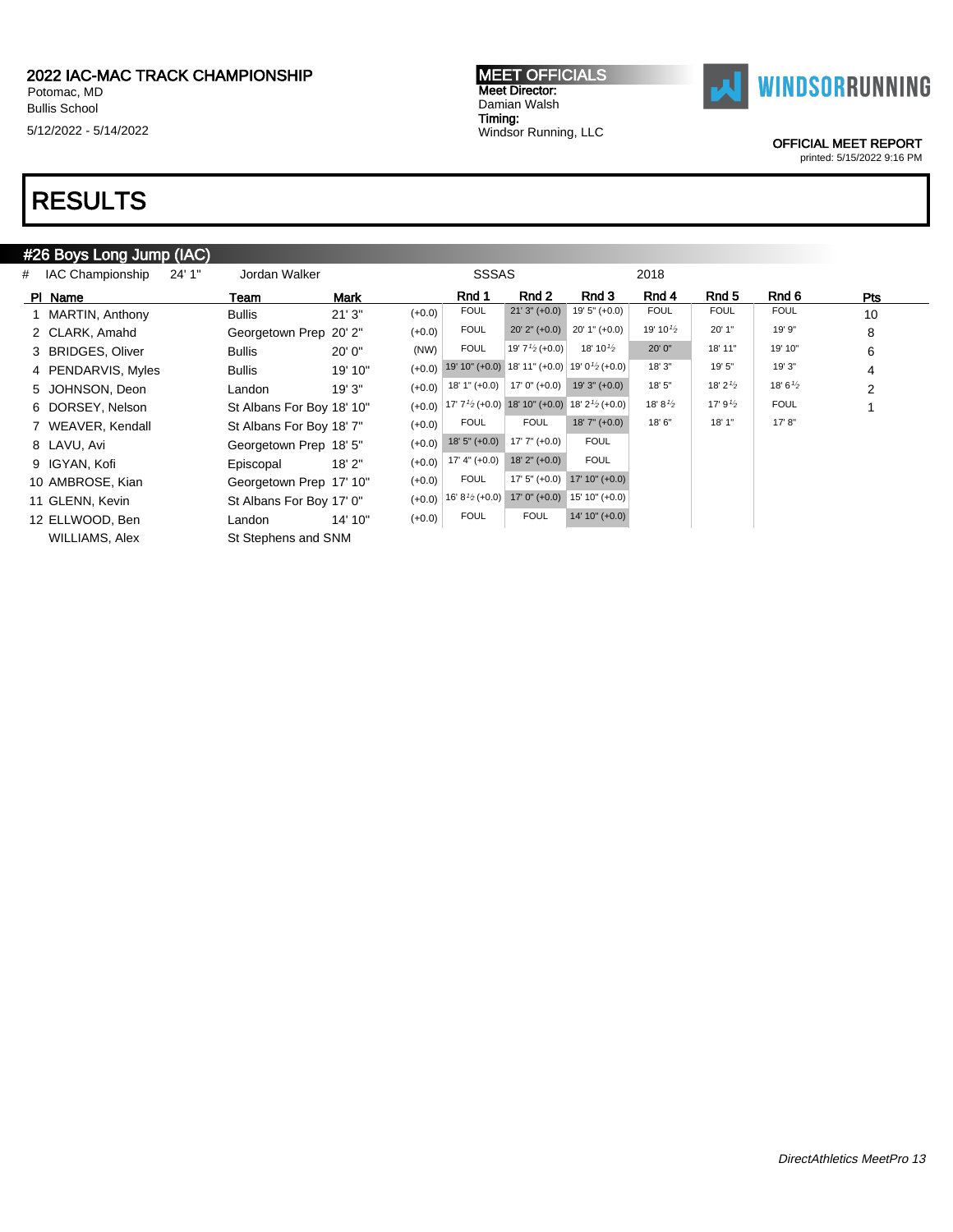Potomac, MD Bullis School 5/12/2022 - 5/14/2022

# RESULTS

### #27 Boys Triple Jump (IAC)

| # IAC Championship<br>48'4" | Amos Coleman                                        |                    |      | St. Albans |       |       | 1979  |       |       |     |
|-----------------------------|-----------------------------------------------------|--------------------|------|------------|-------|-------|-------|-------|-------|-----|
| PI Name                     | Team                                                | <b>Mark</b>        |      | Rnd 1      | Rnd 2 | Rnd 3 | Rnd 4 | Rnd 5 | Rnd 6 | Pts |
| 1 MARTIN, Anthony           | <b>Bullis</b>                                       | 44' 2"             | (NW) |            |       |       |       |       |       | 10  |
| 2 THOMAS, Da'Yon            | <b>Bullis</b>                                       | 41' 9"             | (NW) |            |       |       |       |       |       | 8   |
| 3 SHORTER, Chris            | St Stephens and S40' 3"                             |                    | (NW) |            |       |       |       |       |       | 6   |
| 4 ANDERSON, Derrick         | Episcopal                                           | 39' $7\frac{1}{2}$ | (NW) |            |       |       |       |       |       | 4   |
| 5 LAVU, Avi                 | Georgetown Prep 39' 0"                              |                    | (NW) |            |       |       |       |       |       | 2   |
| 6 NKRUMAH, Micah            | St Albans For Boy 38' 3"                            |                    | (NW) |            |       |       |       |       |       |     |
| 7 PETERSON, JASON           | <b>Bullis</b>                                       | 37'1''             | (NW) |            |       |       |       |       |       |     |
| 8 COHEN, Samuel             | Landon                                              | 36'7''             | (NW) |            |       |       |       |       |       |     |
| 9 WILLIAMS, Gavin           | Landon                                              | 35' 10"            | (NW) |            |       |       |       |       |       |     |
| 10 JOHNSON, Theo            | St Albans For Boy 33' 1 <sup>1</sup> / <sub>2</sub> |                    | (NW) |            |       |       |       |       |       |     |
| 11 SAVAS, Emmanuel          | Georgetown Prep 29' 5 <sup>1</sup> / <sub>2</sub>   |                    | (NW) |            |       |       |       |       |       |     |
| <b>GLENN.</b> Kevin         | St Albans For Boy DNS                               |                    |      |            |       |       |       |       |       |     |

MEET OFFICIALS Meet Director: Damian Walsh Timing: Windsor Running, LLC



OFFICIAL MEET REPORT

printed: 5/15/2022 9:16 PM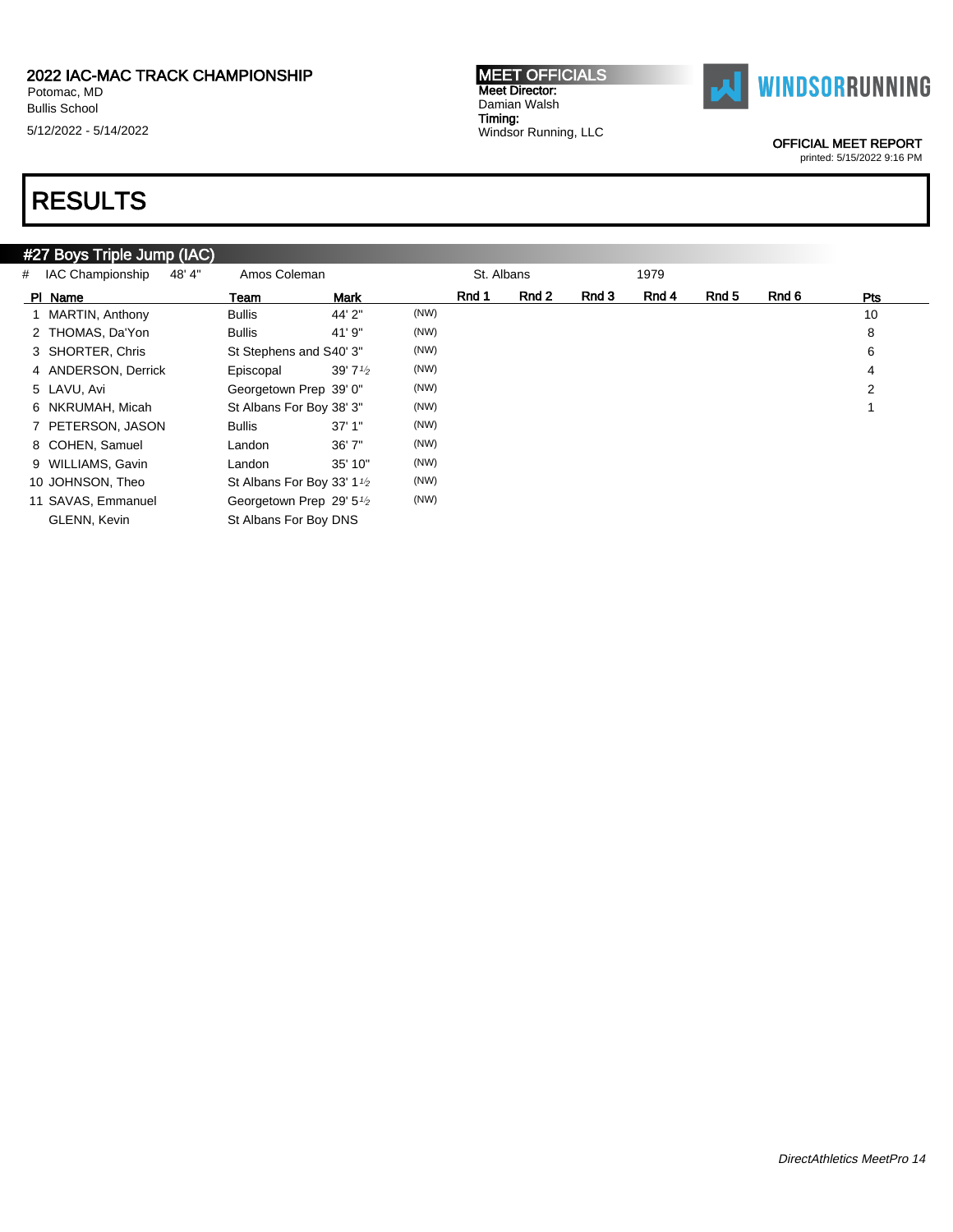Potomac, MD Bullis School 5/12/2022 - 5/14/2022 MEET OFFICIALS Meet Director: Damian Walsh Timing: Windsor Running, LLC



OFFICIAL MEET REPORT

#### printed: 5/15/2022 9:16 PM

## RESULTS

### #30 Boys Shot Put (IAC)

| 61'2"<br># IAC Championship | Jonathan Ogden                                      |                                    |                                   | St. Albans                          |                                   | 1992               |                        |                                   |                |
|-----------------------------|-----------------------------------------------------|------------------------------------|-----------------------------------|-------------------------------------|-----------------------------------|--------------------|------------------------|-----------------------------------|----------------|
| PI Name                     | Team                                                | Mark                               | Rnd 1                             | Rnd 2                               | Rnd 3                             | Rnd 4              | Rnd 5                  | Rnd 6                             | <b>Pts</b>     |
| 1 UDEOGU, Nnamdi            | Georgetown Prep 46' 034                             |                                    | 44' 73/4                          | <b>FOUL</b>                         | 46' 03/4                          | <b>FOUL</b>        | 43' $4^{1/2}$          | 44' 9"                            | 10             |
| 2 MARTIN, Alvin             | Episcopal                                           | 40' $7\frac{1}{2}$                 | 38'9'2                            | 39' 7"                              | $39'0^{3/4}$                      | 40' 6"             | $38' 4\frac{1}{2}$     | 40' $7\frac{1}{2}$                | 8              |
| 3 DELIKOURAS, Philip        | Bullis                                              | 38' 2 <sup>3</sup> / <sub>4</sub>  | 34' 2 <sup>3</sup> / <sub>4</sub> | 35' 9'4                             | 38' 2 <sup>3</sup> / <sub>4</sub> | 37' 2"             | $37'$ 11 $\frac{1}{2}$ | 38' $1\frac{1}{2}$                | 6              |
| 4 FREEMAN, Julien           | St Stephens and S38' 0"                             |                                    | 35' 5'2                           | 36' 5"                              | $37' 5\frac{3}{4}$                | 35' 5"             | 38' 0"                 | $36'$ 2 $\frac{1}{2}$             | 4              |
| 5 DEMATATIS, Theodore       | Landon                                              | $37' 4\frac{1}{2}$                 | 31'7''                            | 37' 0 $\frac{1}{2}$                 | 36' 4 <sup>1</sup> / <sub>2</sub> | 33' 4"             | 35'5''                 | 37' 4 <sup>1</sup> / <sub>2</sub> | $\overline{2}$ |
| 6 WEIMAN, Theo              | St Stephens and S36' 10"                            |                                    | 35' 8'4                           | 35' 11 $\frac{3}{4}$                | 36' 10"                           | 36' 5"             | 36' 7"                 | 36' 9'2                           |                |
| 7 SOSNICK, Phillip          | St Albans For Boy 36' 10"                           |                                    | 36' 10"                           | 36'7'2                              | 35' 9"                            | 34' $1\frac{1}{2}$ | 34' 4'2                | 35'7'2                            |                |
| 8 FRANKLIN, Terae           | <b>Bullis</b>                                       | 35'7''                             | 35'7''                            | 34'3'2                              | 34'3'2                            |                    |                        |                                   |                |
| 9 JOHNSON, Deon             | Landon                                              | 35'7''                             | 35'7''                            | 32' 0"                              | 31'9'2                            |                    |                        |                                   |                |
| 10 BUTLER, Nyrique          | St Stephens and S35' 6 <sup>1</sup> / <sub>2</sub>  |                                    | 31' 8 <sup>3</sup> / <sub>4</sub> | 32' 8'2                             | 35' 6'2                           |                    |                        |                                   |                |
| 11 CHALK, Aidan             | St Albans For Boy 35' 4 <sup>1</sup> / <sub>2</sub> |                                    | 33' 4"                            | 34' 10"                             | 35' 4 <sup>1</sup> / <sub>2</sub> |                    |                        |                                   |                |
| 12 SZOT, James              | Georgetown Prep 34' 2 <sup>1/4</sup>                |                                    | <b>FOUL</b>                       | $34'$ 2 <sup><math>1/4</math></sup> | 33' 10 $\frac{1}{2}$              |                    |                        |                                   |                |
| 13 SUAREZ, Kike             | Episcopal                                           | 33' 10 $\frac{1}{2}$               | <b>FOUL</b>                       | 33' 10 $\frac{1}{2}$                | $31'0\frac{1}{2}$                 |                    |                        |                                   |                |
| 14 JIN, Merek               | St Albans For Boy 33' 734                           |                                    | 31'7'2                            | 33'73/4                             | 31'2"                             |                    |                        |                                   |                |
| 15 ADEMOLA, Tolu            | Georgetown Prep 31' 5 <sup>3/4</sup>                |                                    | 31'11/4                           | $30' 5\frac{3}{4}$                  | 31'53/4                           |                    |                        |                                   |                |
| 16 EVANS, Christian         | <b>Bullis</b>                                       | $31' 4\frac{1}{4}$                 | $27'$ 11 $\frac{1}{2}$            | 31' 4 <sup>1</sup> / <sub>4</sub>   | 30'73/4                           |                    |                        |                                   |                |
| 17 WHITE, Brian             | Landon                                              | 26' 10 <sup>1</sup> / <sub>2</sub> | 26' 10 $\frac{1}{2}$              | $25'3^{3}/4$                        | 24' 0"                            |                    |                        |                                   |                |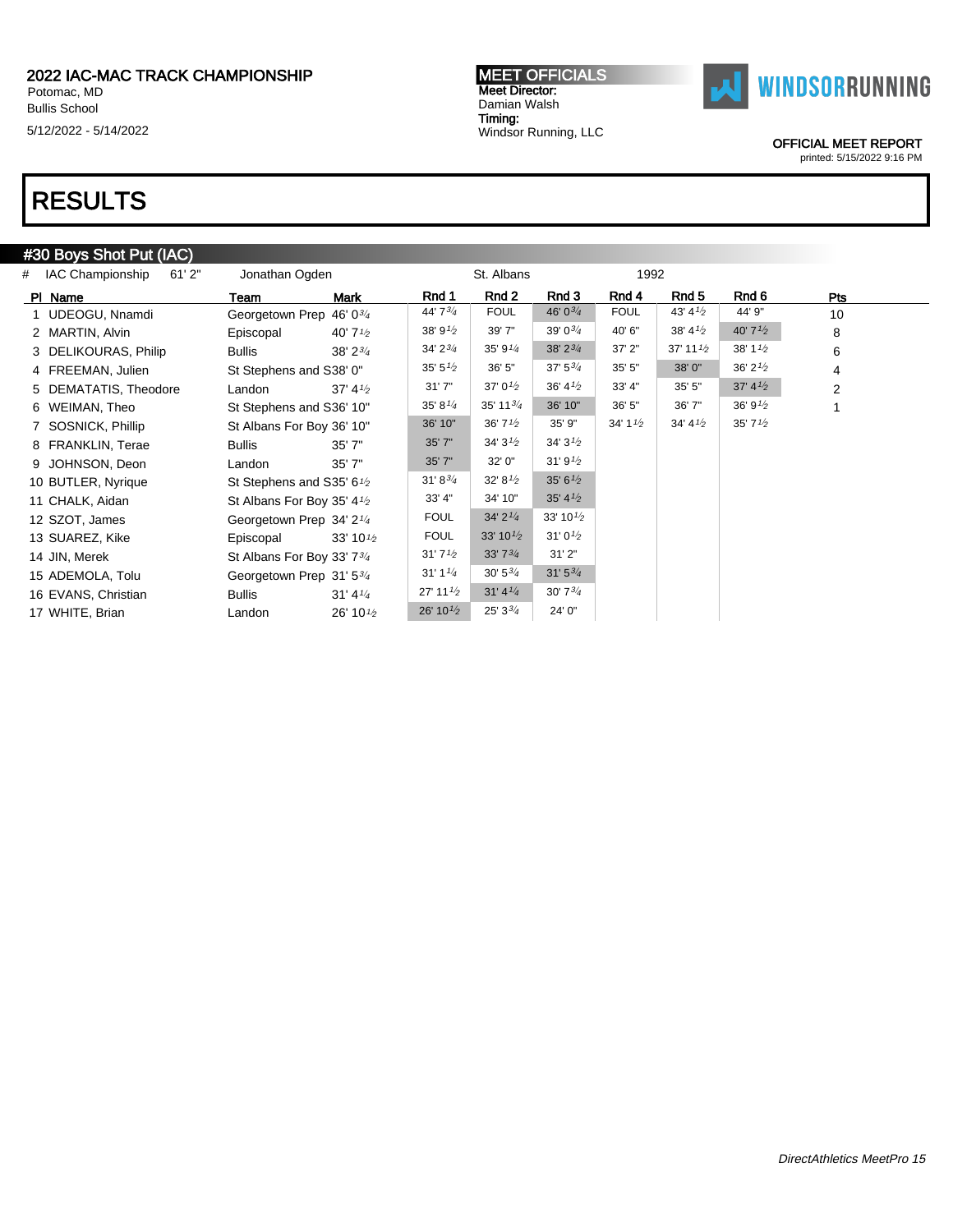Potomac, MD Bullis School

5/12/2022 - 5/14/2022

#### MEET OFFICIALS Meet Director: Damian Walsh Timing: Windsor Running, LLC



OFFICIAL MEET REPORT

printed: 5/15/2022 9:16 PM

# RESULTS

### #32 Boys Discus (IAC)

| 185' 6"<br># IAC Championship | Jonathan Ogden                          |                    |                    | St. Albans           |               | 1992        |             |             |                |  |
|-------------------------------|-----------------------------------------|--------------------|--------------------|----------------------|---------------|-------------|-------------|-------------|----------------|--|
| PI Name                       | Team                                    | Mark               | Rnd 1              | Rnd 2                | Rnd 3         | Rnd 4       | Rnd 5       | Rnd 6       | Pts            |  |
| 1 UDEOGU, Nnamdi              | Georgetown Prep 152' 3"                 |                    | 152' 3"            | <b>FOUL</b>          | 151'0"        | <b>FOUL</b> | <b>FOUL</b> | <b>FOUL</b> | 10             |  |
| 2 CHALK, Aidan                | St Albans For Boy 115' 2"               |                    | 113' 2"            | <b>FOUL</b>          | <b>FOUL</b>   | 115' 2"     | 114'0"      | <b>FOUL</b> | 8              |  |
| 3 SZOT, James                 | Georgetown Prep 112' 11"                |                    | 107' 9"            | 93' 10 $\frac{1}{2}$ | 112' 11"      | <b>FOUL</b> | 110'5"      | 100' 7"     | 6              |  |
| 4 MATTEIS, Milan              | Landon                                  | 107' 4"            | 107' 4"            | 93' 3"               | 102' 11"      | 99' 1"      | 91'9''      | 95' 11"     | 4              |  |
| 5 DEMATATIS, Theodore         | Landon                                  | 101'6"             | 101'6''            | 84' 0"               | 78' 1"        | 66' 7"      | 100' 5"     | 97' 8"      | $\overline{2}$ |  |
| 6 SUAREZ, Kike                | Episcopal                               | 100' 4"            | <b>FOUL</b>        | 90' 10"              | <b>FOUL</b>   | 99' 0"      | 100' 4"     | 92' 0"      |                |  |
| 7 ADEMOLA, Tolu               | Georgetown Prep 98' 9"                  |                    | 96' 3"             | <b>FOUL</b>          | <b>FOUL</b>   | 98' 9"      | <b>FOUL</b> | <b>FOUL</b> |                |  |
| 8 FREEMAN, Julien             | St Stephens and S89' 7"                 |                    | 73' 10"            | 89' 7"               | 79' 4"        |             |             |             |                |  |
| 9 QUARLES, Eli                | St Albans For Boy 88' 10"               |                    | 88' 10"            | 86'8"                | <b>FOUL</b>   |             |             |             |                |  |
| 10 EVANS, Christian           | <b>Bullis</b>                           | $87'$ 9"           | 87' 9"             | <b>FOUL</b>          | 77' 11"       |             |             |             |                |  |
| 11 SOSNICK, Phillip           | St Albans For Boy 87' 3 <sup>1</sup> /2 |                    | 85'7'2             | 87'3'2               | <b>FOUL</b>   |             |             |             |                |  |
| 12 WHITE, Brian               | Landon                                  | 77'5''             | 77'5''             | <b>FOUL</b>          | 65' 11"       |             |             |             |                |  |
| 13 FRANKLIN, Terae            | <b>Bullis</b>                           | 72' 6"             | 71' 10"            | 70'8"                | 72' 6"        |             |             |             |                |  |
| 14 DELIKOURAS, Philip         | <b>Bullis</b>                           | 69' $3\frac{1}{2}$ | 52' $4\frac{1}{2}$ | <b>FOUL</b>          | 69' $3^{1/2}$ |             |             |             |                |  |
| 15 BUTLER, Nyrique            | St Stephens and S58' 3"                 |                    | 58' 3"             | <b>FOUL</b>          | <b>FOUL</b>   |             |             |             |                |  |
| WEIMAN, Theo                  | St Stephens and SNM                     |                    |                    |                      |               |             |             |             |                |  |

MARTIN, Alvin **Episcopal** NM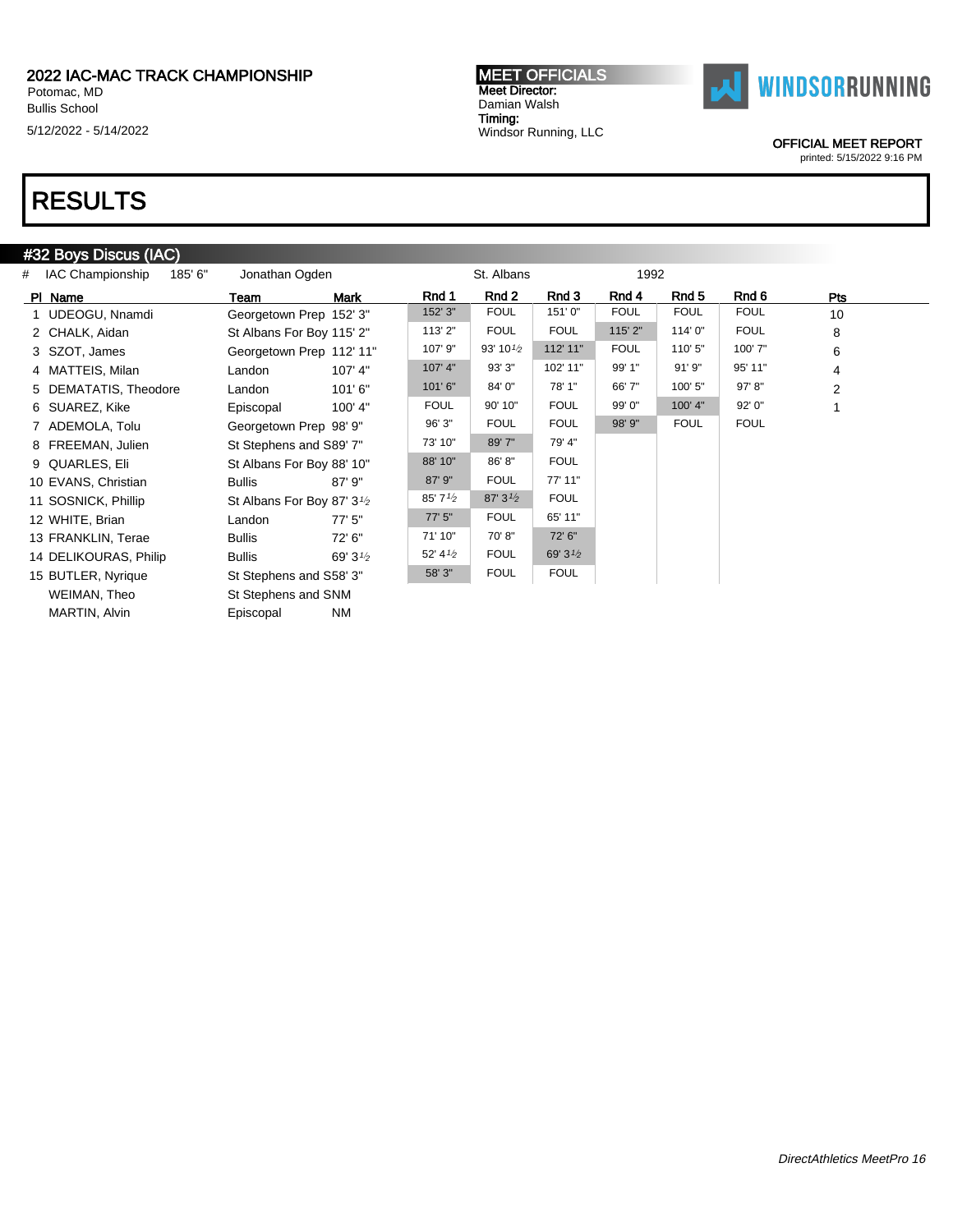Bullis School

5/12/2022 - 5/14/2022

# RESULTS

| <b>MEET OFFICIALS</b> |
|-----------------------|
| <b>Meet Director:</b> |
| Damian Walsh          |
| Timing:               |
| Windsor Running, LLC  |



OFFICIAL MEET REPORT

printed: 5/15/2022 9:16 PM

### #33 Boys Pole Vault (IAC) # IAC Championship 14' 0" Ken Friends Episcopal 1989 Pl Name Team Mark 6' 0" 6' 6" 7' 0" 7' 6" 8' 0" 8' 6" 9' 0" 9' 6" Pts 1 SATHER, Cole St Albans For Boy 9' 0" O P O O XO XO O XXX 10 10 2 REYNOLDS, Samuel St Albans For Boy 9' 0" O P O O O XO XO XXX 8 3 FLORANCE, Christopher St Albans For Boy 8' 6" XO P O O O XO XXX 66 4 AKWARA, Anthony Landon 8' 0" O P O XO XO XXX 4